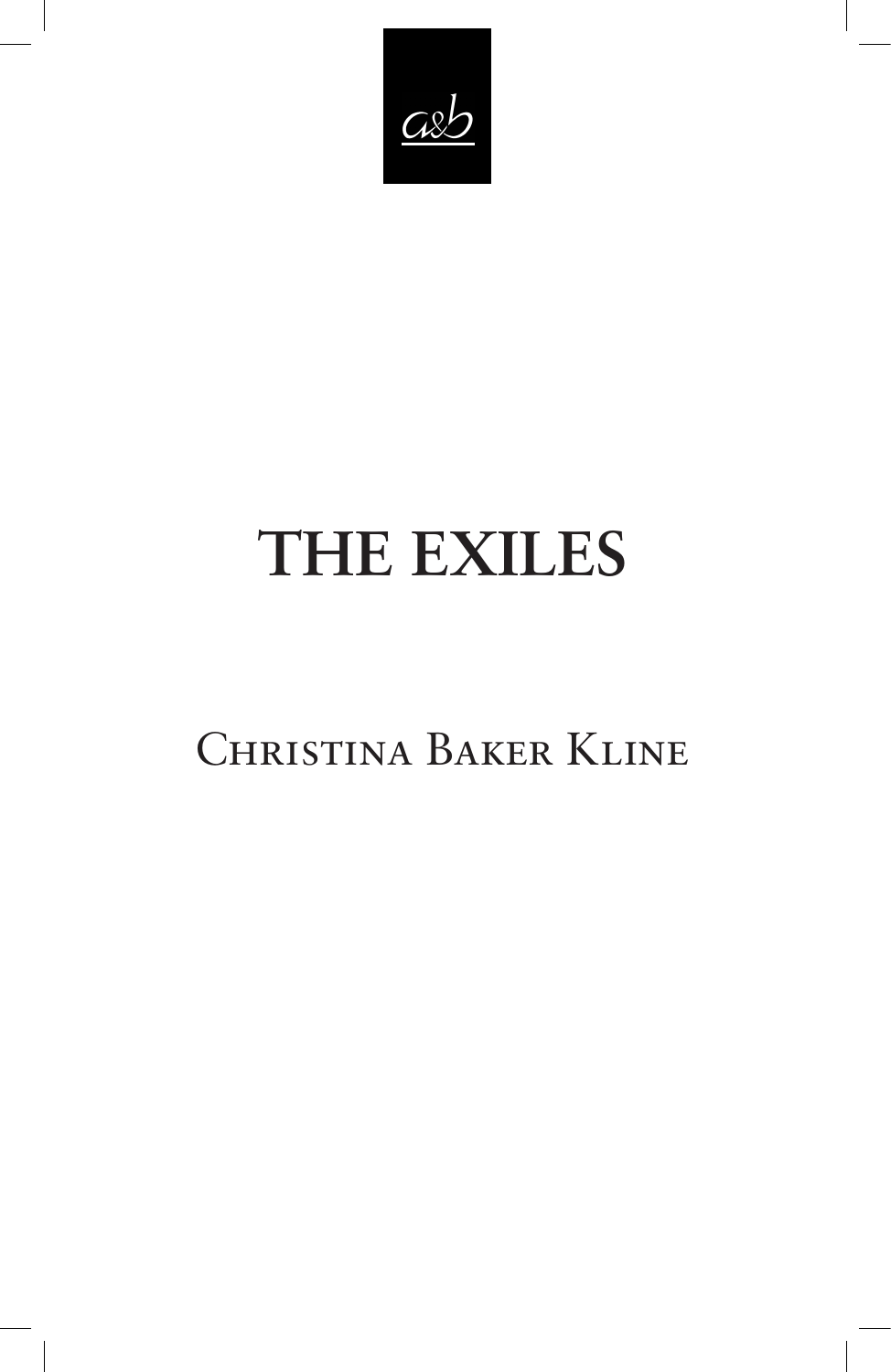Allison & Busby Limited 11 Wardour Mews London W1F 8AN *allisonandbusby.com*

First published in Great Britain by Allison & Busby in 2020.

Published by arrangement with William Morrow, an imprint of HarperCollins Publishers, New York, New York USA. All Rights Reserved.

Copyright © 2020 by Christina Baker Kline

The moral right of the author is hereby asserted in accordance with the Copyright, Designs and Patents Act 1988.

> *All characters and events in this publication, other than those clearly in the public domain, are fictitious and any resemblance to actual persons, living or dead, is purely coincidental.*

All rights reserved. No part of this publication may be reproduced, stored in a retrieval system, or transmitted, in any form or by any means without the prior written permission of the publisher, nor be otherwise circulated in any form of binding or cover other than that in which it is published and without a similar condition being imposed on the subsequent buyer.

A CIP catalogue record for this book is available from the British Library.

First Edition

HB ISBN 978-0-7490-2649-3 TPB ISBN 978-0-7490-2629-5

Typeset in 12/16 pt Sabon LT Pro by Allison & Busby Ltd.

The paper used for this Allison & Busby publication has been produced from trees that have been legally sourced from well-managed and credibly certified forests.

> Printed and bound by CPI Group (UK) Ltd, Croydon, CR0 4YY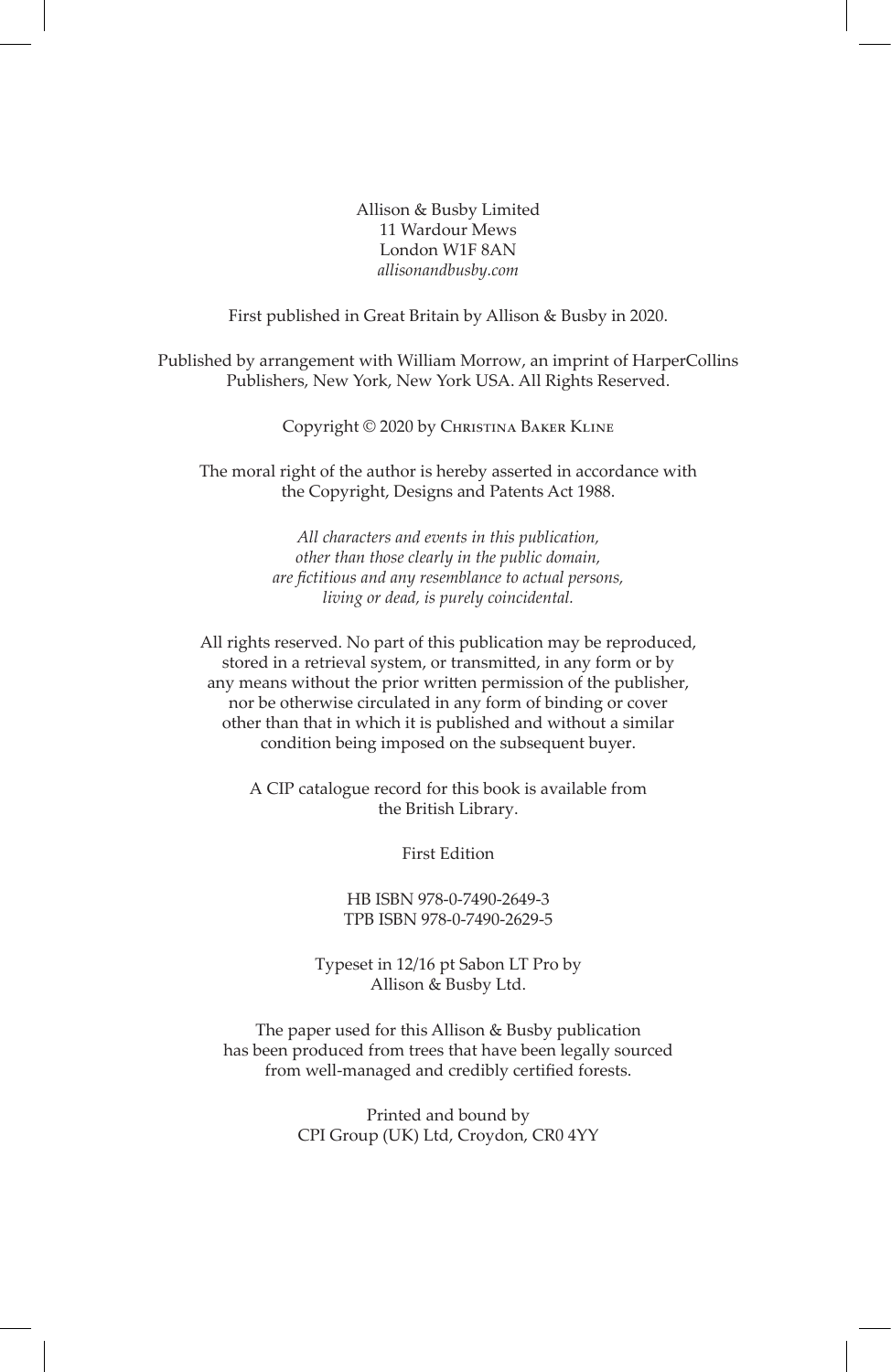### **Prologue**

#### Flinders Island, Australia, 1840

By the time the rains came, Mathinna had been hiding in the bush for nearly two days. She was eight years old, and the most important thing she'd ever learnt was how to disappear. Since she was old enough to walk, she'd explored every nook and crevice of Wybalenna, the remote point on Flinders Island where her people had been exiled since before she was born. She'd run along the granite ridge that extended across the tops of the hills, dug tunnels in the sugary dunes on the beach, played seek-and-find among the scrub and shrubs. She knew all the animals: the possums and wallabies and kangaroos, the pademelons that lived in the forest and only came out at night, the seals that lolled on rocks and rolled into the surf to cool off.

Three days earlier, Governor John Franklin and his wife, Lady Jane, had arrived at Wybalenna by boat, more than 250 miles from their residence on the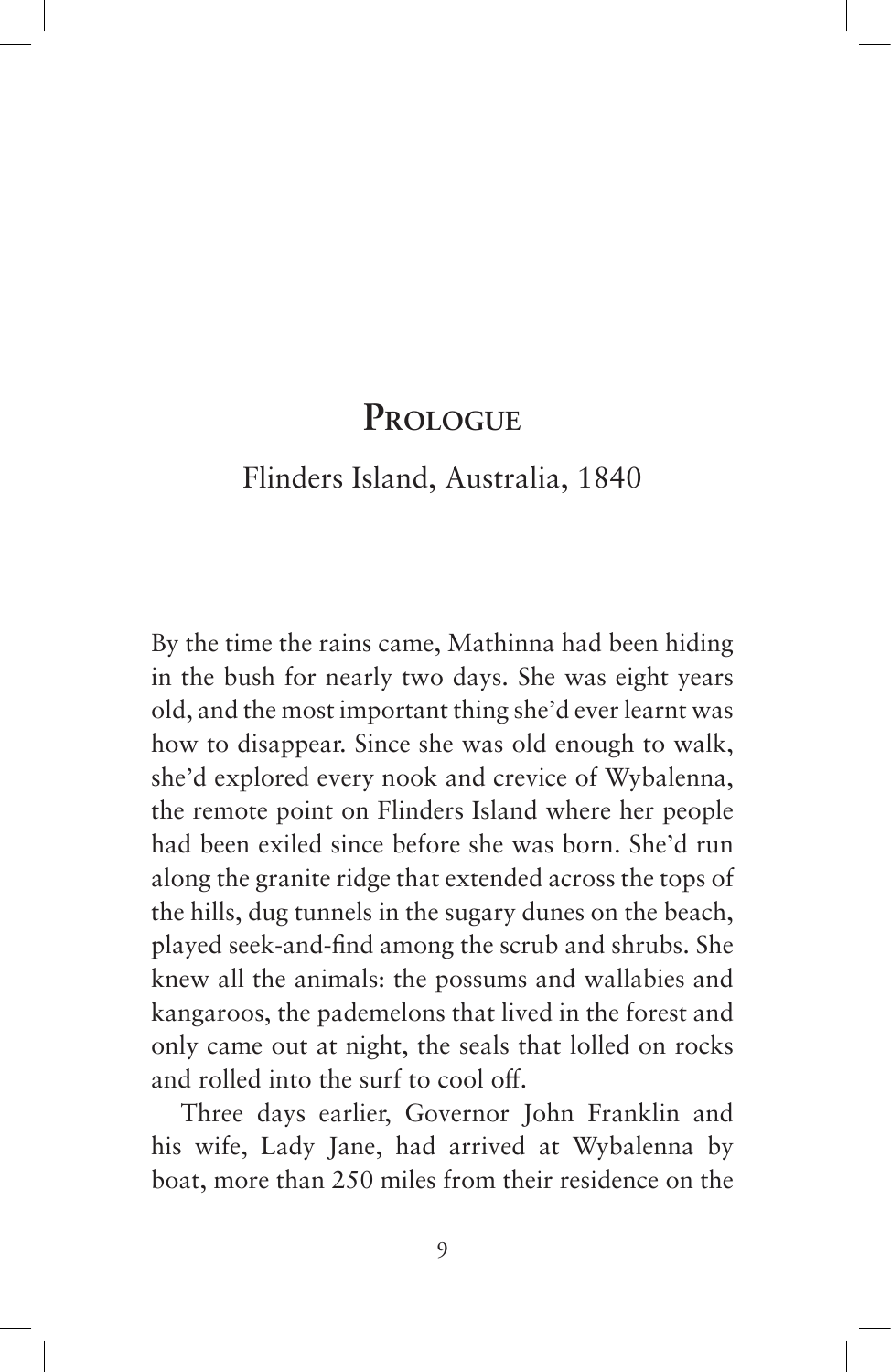island of Lutruwita – or Van Diemen's Land, as the white people called it. Mathinna stood with the other children on the ridge as the governor and his wife made their way up from the beach, accompanied by half a dozen servants. Lady Franklin had a hard time walking in her shiny satin shoes; she kept slipping on the stones. She clung to her husband's arm as she wobbled towards them, the expression on her face as sour as if she'd bitten an artichoke thistle. The wrinkles on her neck reminded Mathinna of the exposed pink flesh of a wattlebird.

The night before, the Palawa elders had sat around the campfire, discussing the impending visit. The Christian missionaries had been preparing for days. The children had been instructed to learn a dance. Mathinna sat in the darkness on the edge of the circle, as she often did, listening to the elders talk as they plucked feathers from muttonbirds and roasted mussels in the glowing embers. The Franklins, it was widely agreed, were impulsive, foolish people; stories abounded of their strange and eccentric schemes. Lady Franklin was deathly afraid of snakes. She'd once devised a plan to pay a shilling for every dead snake turned in, which naturally spawned a robust market of breeders and cost her and Sir John a small fortune. When the two of them had visited Flinders the previous year, it was to collect Aboriginal skulls for their collection – skulls that were obtained by decapitating corpses and boiling the heads to remove the flesh.

The horse-faced Englishman in charge of the settlement on Flinders, George Robinson, lived with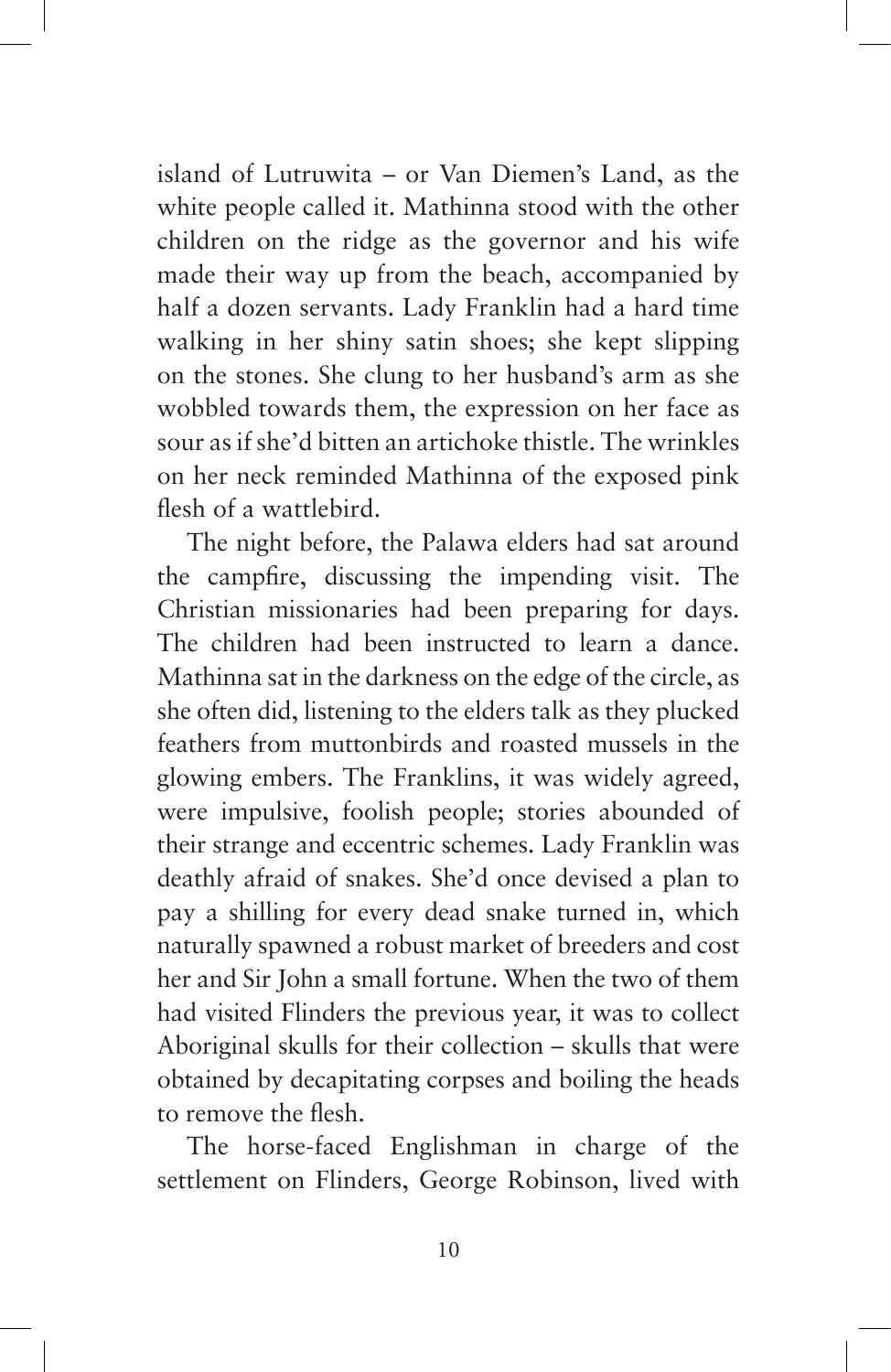his wife in a brick house in a semicircle of eight brick houses that included rooms for his men, a sanatorium and a dispensary. Behind this were twenty cottages for the Palawa. The night the Franklins arrived, they slept in the Robinsons' house. Early the next morning, they inspected the settlement while their servants distributed beads and marbles and handkerchiefs. After the noontime meal, the natives were summoned. The Franklins sat in two mahogany chairs in the sandy clearing in front of the brick houses, and for the next hour or so the few healthy Palawa males were made to perform a mock battle and engage in a spear-throwing contest. Then the children were paraded out.

As Mathinna danced in a circle with the others on the white sand, Lady Franklin kept looking at her with a curious smile.

The daughter of the chief of the Lowreenne tribe, Mathinna had long been accustomed to special attention. Several years ago, her father, Towterer – like so many of the Palawa deported to Flinders – had died of tuberculosis. Mathinna was proud to be the chieftain's daughter, but in truth she hadn't known him well. When she was three, she'd been sent from her parents' cottage to live in a brick house with the white schoolteacher, who made her wear bonnets and dresses with buttons and taught her to read and write in English and hold a knife and spoon. Even so, she spent as many hours a day as she could with her mother, Wanganip, and other members of the tribe, most of whom did not speak English or adhere to British customs.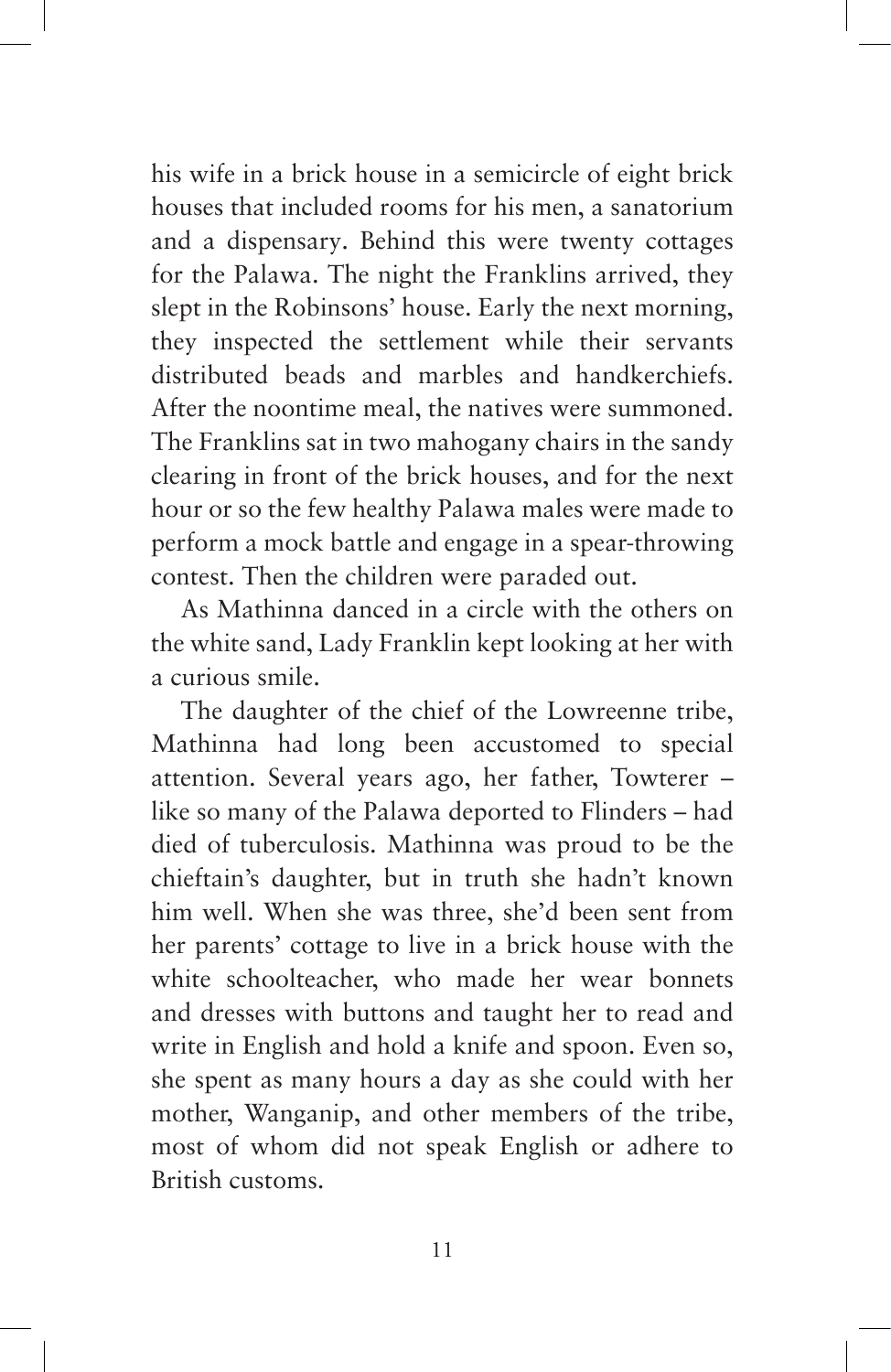It had only been a few months since Mathinna's mother had died. Wanganip had always hated Flinders. She'd often climb the spiny hill near the settlement and gaze across the turquoise sea towards her homeland, sixty miles away. This terrible place, she told Mathinna – this barren island where the wind was so strong it spun vegetables out of the ground and fanned small fires into raging infernos, where the trees shed bark like snakes shed their skin – was nothing like her ancestral land. It was a curse on her soul. On all of their souls. Their people were sickly; most of the babies born on Flinders died before their first birthdays. The Palawa had been promised a land of peace and plenty; if they did as they were told, the British said, they'd be allowed to keep their way of life. 'But all of that was a lie. Like so many lies we were foolish to believe,' Wanganip said bitterly. 'What choice did we have? The British had already taken everything.'

Looking into her mother's face, Mathinna saw the fury in her eyes. Mathinna didn't hate the island, though. It was the only home she'd ever known.

'Come here, child,' the governor's wife said when the dance was over, beckoning with a finger. When Mathinna obeyed, Lady Franklin peered at her closely before turning to her husband. 'Such expressive eyes! And a sweet face, don't you think? Unusually attractive for a native.'

Sir John shrugged. 'Hard to tell them apart, quite frankly.'

'I wonder if it might be possible to educate her.'

'She lives with the schoolteacher, who is teaching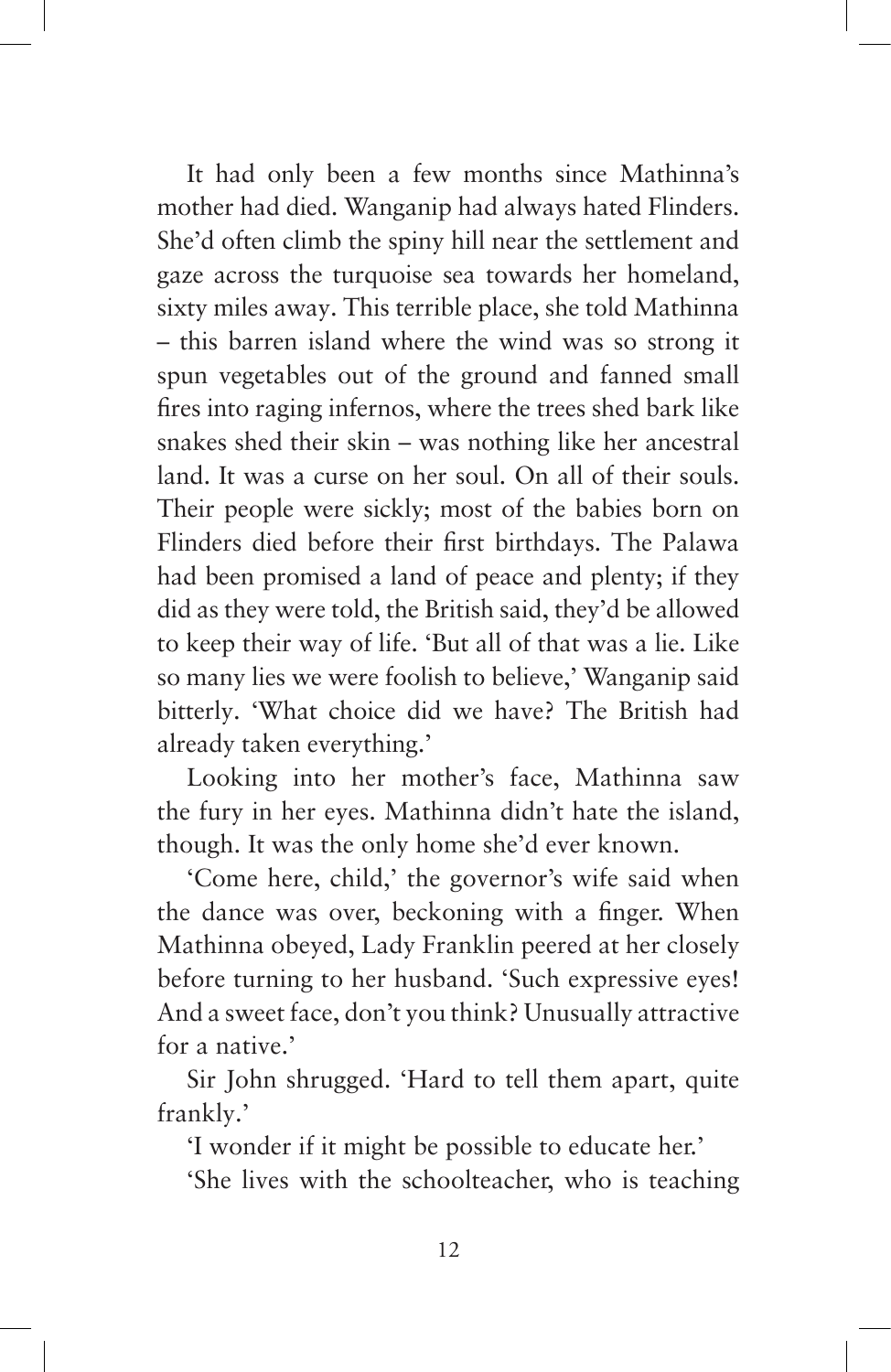her English,' Robinson said, stepping forward. 'She's quite conversant already.'

'Interesting. Where are her parents?'

'The girl is an orphan.'

'I see.' Lady Franklin turned back to Mathinna. 'Say something.'

Mathinna half curtsied. The arrogant rudeness of the British no longer surprised her. 'What shall I say, ma'am?'

Lady Franklin's eyes widened. 'Goodness! I am impressed, Mr Robinson. You are turning savages into respectable citizens.'

'In London, I hear, they're dressing orangutans like lords and ladies and teaching them to read,' Sir John mused.

Mathinna didn't know what an orangutan was, but she'd heard talk of savages around the elders' campfire – British whalers and sealers who lived like animals and sneered at rules of common decency. Lady Franklin must be confused.

Robinson gave a short laugh. 'This is a bit different. The Aborigines are human, after all. Our theory is that by changing externals you can change personalities. We are teaching them to eat our food and learn our language. We feed their souls with Christianity. They've surrendered to clothes, as you can see. We've cut the hair of the men and impressed modesty on the women. We've given them Christian names to aid the process.'

'The mortality rate is quite high, I understand,' said Sir John. 'Delicate constitutions.'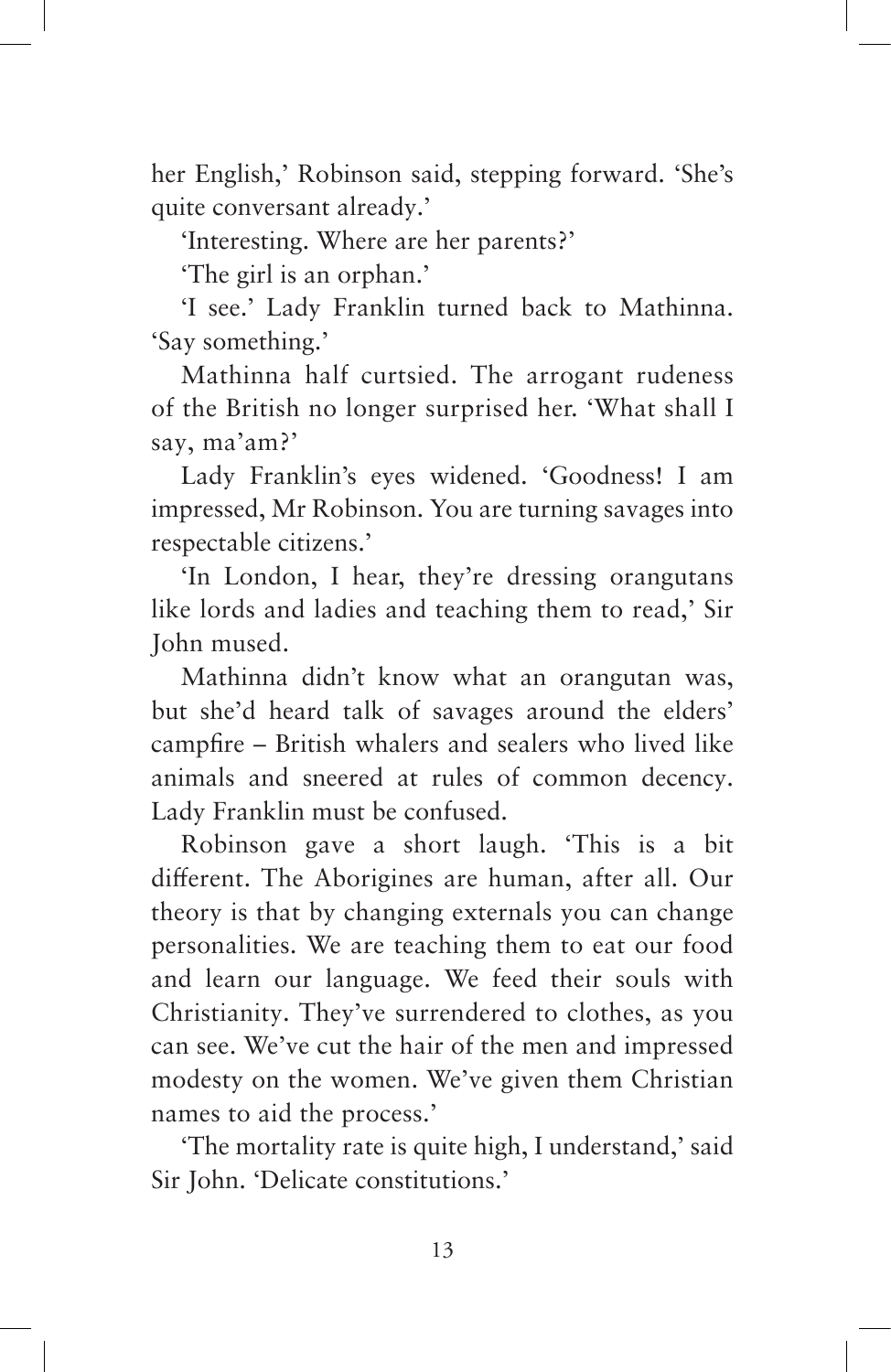'An unfortunate inevitability,' Robinson said. 'We brought them out of the bush where they knew not God, nor even who made the trees.' He gave a small sigh. 'The fact is, we all must die, and we ought to pray to God first to save our souls.'

'Quite right. You're doing them a great service.'

'What is this one's name?' Lady Franklin asked, returning her attention to Mathinna.

'Mary.'

'And what was it originally?'

'Originally? Mathinna was her Aboriginal name. She was christened Leda by missionaries. We decided on something less . . . fanciful,' Robinson said.

Mathinna didn't remember being called Leda, but her mother had hated the name Mary, so the Palawa refused to use it. Only the British called her Mary.

'Well, I think she's charming,' Lady Franklin said. 'I'd like to keep her.'

*Keep her?* Mathinna tried to catch Robinson's eye, but he didn't return her gaze.

Sir John looked amused. 'You want to take her home with us? After what happened with the last one?'

'This will be different. Timeo was . . .' Lady Franklin shook her head. 'The girl is an orphan, you said?' she asked, turning to Robinson.

'Yes. Her father was a chieftain. Her mother remarried, but recently died.'

'Does that make her a princess?'

He smiled slightly. 'Of a sort, perhaps.'

'Hmm. What do you think, Sir John?'

Sir John smiled beneficently. 'If you wish to amuse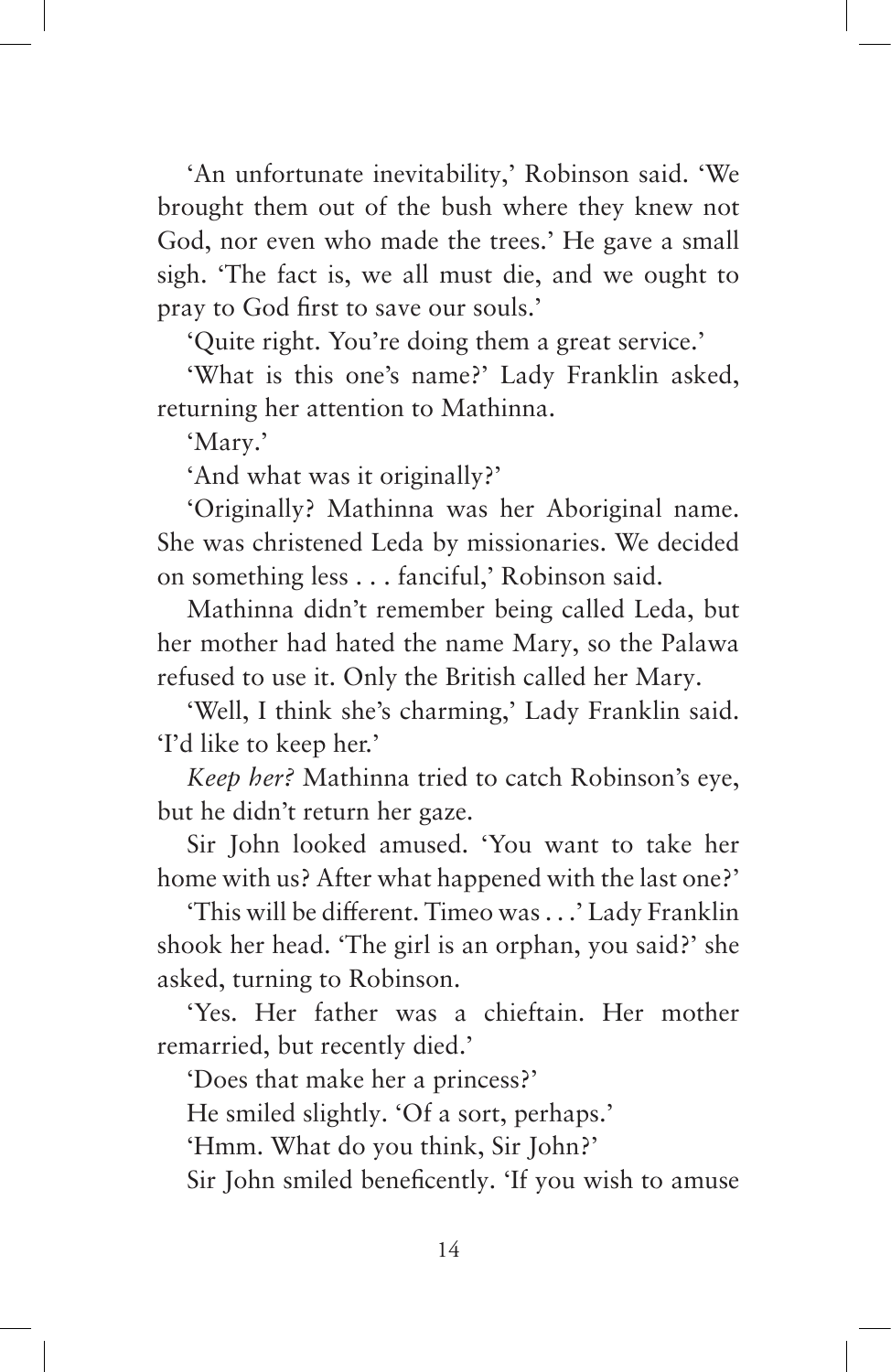yourself in such a fashion, my dear, I suppose there's no harm in it.'

'I think it will be entertaining.'

'And if it isn't, we can always send her back.'

Mathinna did not want to leave the island with these foolish people. She did not want to say goodbye to her stepfather and the other elders. She did not want to go to a strange new place where nobody knew or cared about her. Tugging on Robinson's hand, she whispered, 'Please, sir. I don't—'

Slipping his hand from her grasp, he turned to the Franklins. 'We will make the necessary arrangements.'

'Very well.' Lady Franklin cocked her head, appraising her. '*Mathinna*. I'd prefer to call her that. It will be more of a surprise if she achieves the manners of a lady.'

Later, when the governor's party was distracted, Mathinna slipped behind the brick houses where everyone was gathered, still wearing the ceremonial wallaby-skin cape her father gave her before he died and a necklace of tiny green shells made by her mother. Wending her way through wallaby grass, silky against her shins, she listened to the barking dogs and the currawongs, plump black birds that warbled and flapped their wings when rain was on the way. She breathed in the familiar scent of eucalyptus. As she slid into the bush at the edge of the clearing, she looked up to see a geyser of muttonbirds erupt into the sky.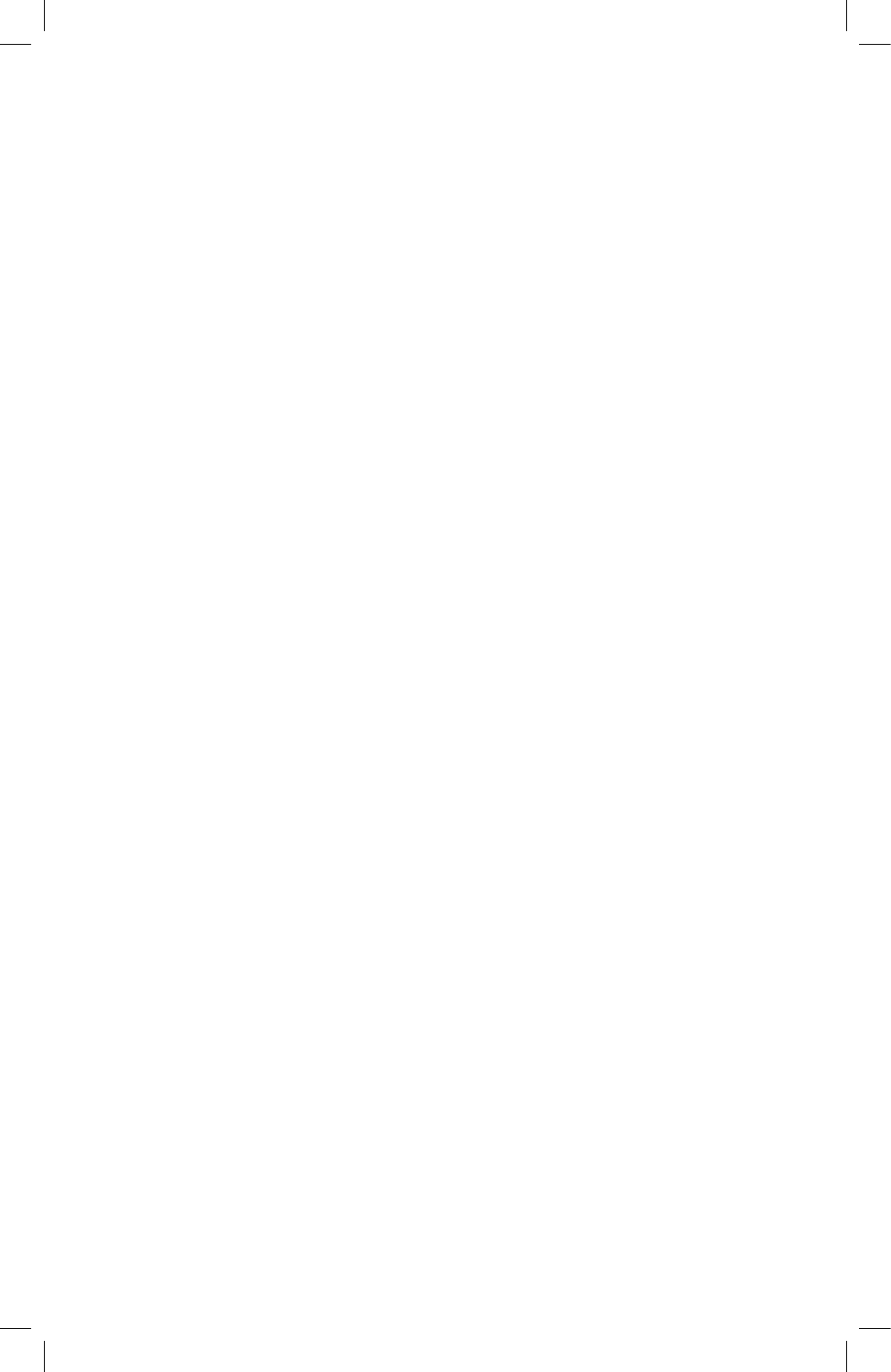# **Evangeline**

I never know an instance of any female convict coming out that I would consider a fair character. Their open and shameless vice must be told. Their fierce and untamable audacity would not be believed. They are the pest and gangrene of the colonial society – a reproach to human nature – and lower than the brutes, a disgrace to all animal existence.

 – James Mudie, *The Felonry of New South Wales: Being a Faithful Picture of the Real Romance of Life in Botany Bay*, 1837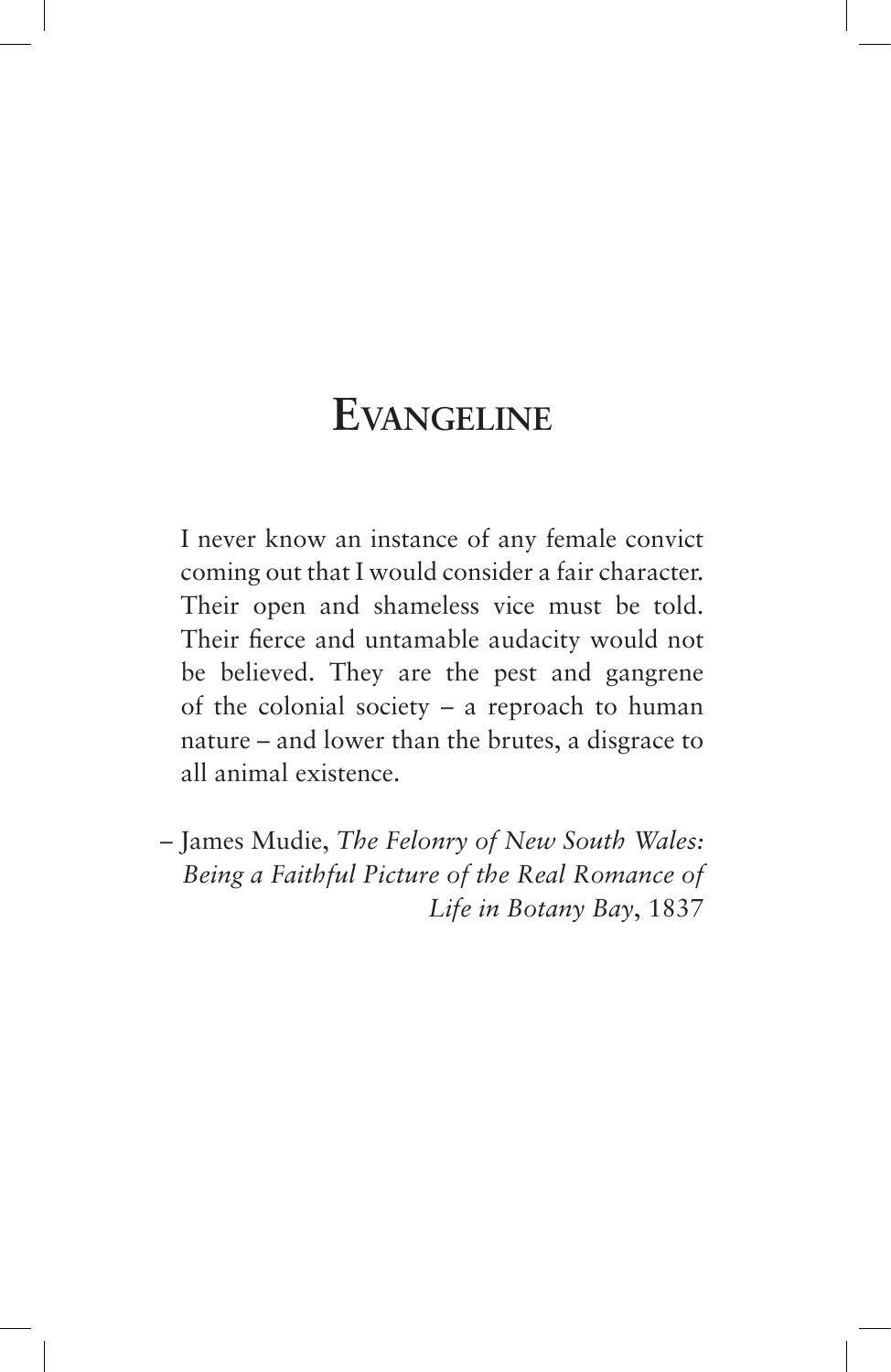## **St John's Wood, London**

#### 1840

From within the depths of a restless dream, Evangeline heard a knocking. She opened her eyes. Silence. Then, more insistent: *rapraprap*.

Thin light from the small window high above her bed cut across the floor. She felt a surge of panic: she must have slept through the morning bell.

She never slept through the morning bell.

Sitting up, she felt woozy. She leant back against her pillow. 'Just a minute.' Her mouth filled with saliva and she swallowed it.

'The children are waiting!' The scullery maid's voice rang with indignation.

'What time is it, Agnes?'

'Half nine!'

Sitting up again, Evangeline pushed back the covers. Bile rose in her throat, and this time she couldn't keep it down; she leant over and vomited on the pine floor.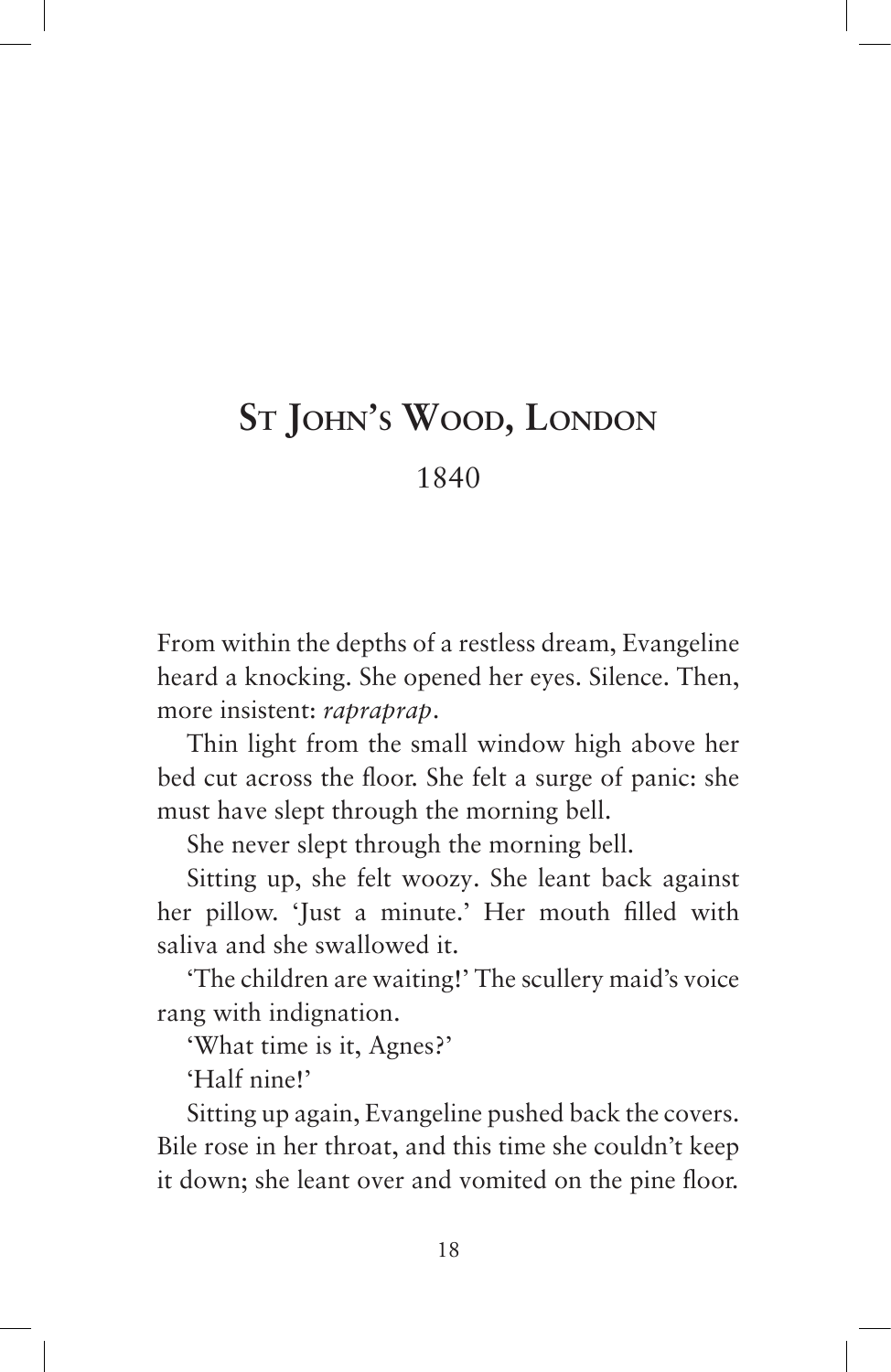The knob turned and the door swung open. She looked up helplessly as Agnes twitched her nose and frowned at the viscous yellow splatter at her feet. 'Give me a minute. Please.' Evangeline wiped her mouth on her sleeve.

Agnes didn't move. 'Did ye eat something strange?' 'I don't think so.'

'Feverish?'

Evangeline pressed her hand against her forehead. Cool and clammy. She shook her head.

'Been feeling poorly?'

'Not until this morning.'

'Hmm.' Agnes pursed her lips.

'I'm all right, I'm just—' Evangeline felt a roiling in her gut. She swallowed hard.

'Clearly you're not. I'll inform Mrs Whitstone there'll be no lessons today.' With a curt nod, Agnes turned to leave, then paused, narrowing her eyes in the direction of the chest of drawers.

Evangeline followed her gaze. On the top, beside an oval mirror, a ruby gemstone ring glowed in the sunlight, staining the white handkerchief it lay on a deep red.

Her heart clenched. She'd been admiring the ring by the light of a candle the night before and had stupidly forgotten to put it away.

'Where'd ye get that?' Agnes asked.

'It was . . . a gift.'

'Who from?'

'A family member.'

'*Your* family?' Agnes knew full well that Evangeline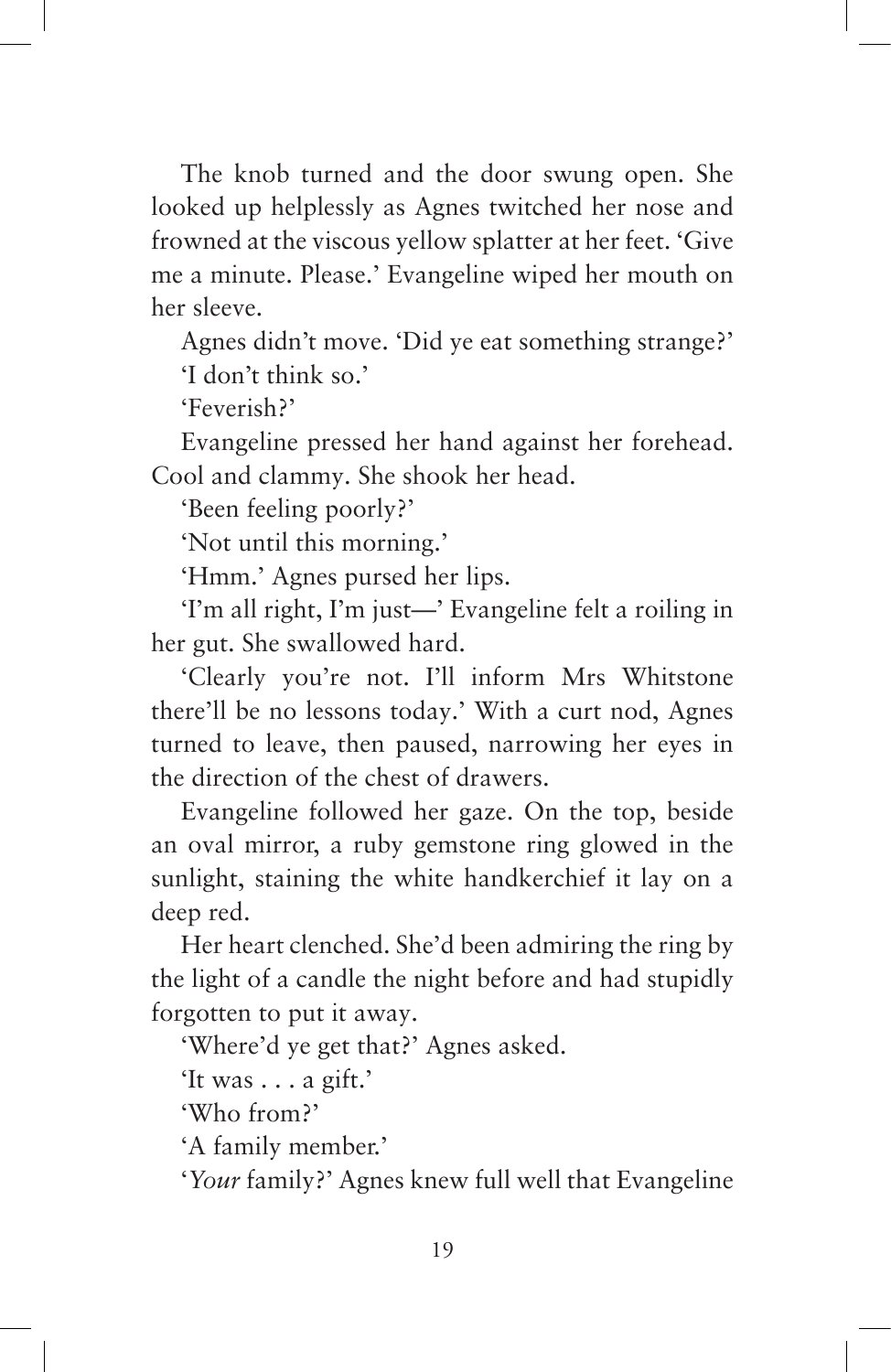had no family. She'd only applied to be a governess because she had nowhere else to turn.

'It was . . . an heirloom.'

'I've never seen ye wear it.'

Evangeline put her feet on the floor. 'For goodness' sake. I don't have much occasion, do I?' she said, attempting to sound brusque. 'Now, will you leave me be? I'm perfectly fine. I'll meet the children in the library in a quarter of an hour.'

Agnes gave her a steady look. Then she left the room, pulling the door shut behind her.

Later Evangeline would replay this moment in her head a dozen ways – what she might have said or done to throw Agnes off the trail. It probably wouldn't have mattered. Agnes had never liked her. Only a few years older than Evangeline, she'd been in service to the Whitstones for nearly a decade and lorded her institutional knowledge over Evangeline with supercilious condescension. She was always chiding her for not knowing the rules or grasping how things worked. When Evangeline confided in the assistant butler, her one ally in the household, that she didn't understand Agnes's palpable contempt, he shook his head. 'Come now. Don't be naive. Until you arrived, she was the only eligible lass in the place. Now you're the one drawing all the attention – including from the young master himself. Who used to flirt with Agnes, or so she believed. And on top of that, your job is soft.'

'It isn't!'

'It's not like hers, though, is it? Scrubbing linens with lye and emptying chamber pots from dawn till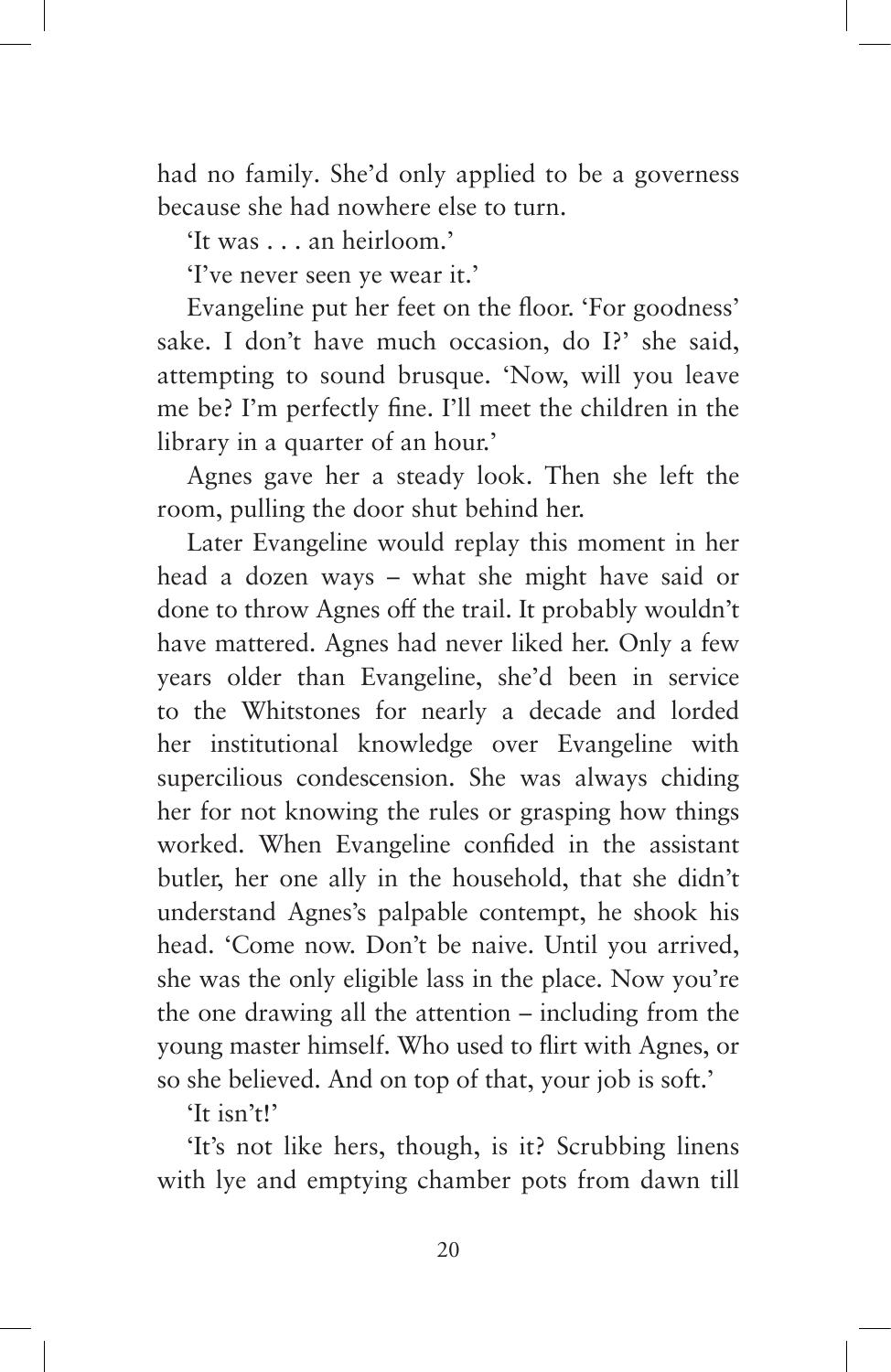dusk. You're paid for your brains, not your back. No surprise she's tetchy.'

Evangeline rose from her bed, and, carefully stepping around the puddle, went to the chest of drawers. Picking up the ruby ring, she held it to the window, noting with dismay how it caught and refracted the light. She glanced around the room. Where could she hide it? Under the mattress? Inside her pillowcase? Opening the bottom drawer, she slipped the ring into the pocket of an old dress tucked beneath some newer ones.

At least Agnes hadn't noticed the white handkerchief under the ring, with Cecil's cursive initials – *C. F. W.* for Cecil Frederic Whitstone – and the distinctive family crest embroidered onto a corner. Evangeline tucked the handkerchief in the waistband of her undergarments and went about cleaning up the mess.

Mrs Whitstone materialised in the library while the children were taking turns reading aloud from a primer. They looked up in surprise. It wasn't like their mother to show up unannounced during their lessons.

'Miss Stokes,' she said in an unusually high-handed tone, 'please conclude the lesson as expediently as you can and meet me in the drawing room. Ned, Beatrice – Mrs Grimsby has prepared a special pudding. As soon as you are done you may make your way to the kitchen.'

The children exchanged curious glances.

'But Miss Stokes always takes us downstairs for tea,' Ned said.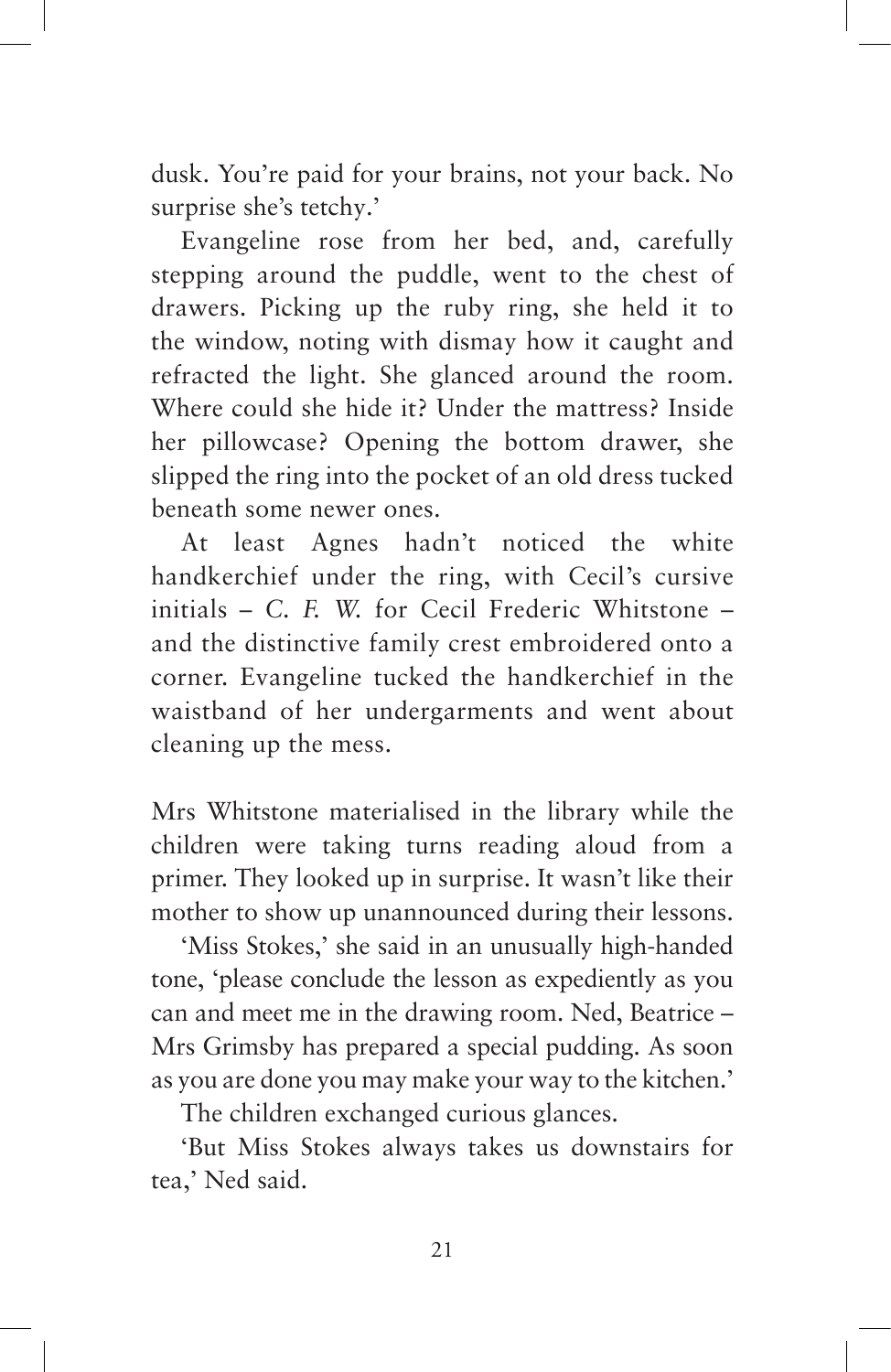His mother gave him a thin smile. 'I am quite sure you can find the way on your own.'

'Are we being punished?' Ned asked.

'Certainly not.'

'Is Miss Stokes?' Beatrice asked.

'What a ridiculous question.'

Evangeline felt a tingle of dread.

'Did Mrs Grimsby make a sponge cake?'

'You'll find out soon enough.'

Mrs Whitstone left the library. Evangeline took a deep breath. 'Let's finish this section, shall we?' she said, but her heart wasn't in it, and anyway the children were distracted, thinking about the cake. When Ned reached the end of his sing-songy recitation of a paragraph about boating, she smiled and said, 'All right, children, that's enough. You may run along to your tea.'

There it was: the ruby ring, sparkling in the glow of the whale-oil lamps in the gloomy drawing room. Mrs Whitstone held it out in front of her like a treasure-hunt find. 'Where did you get this?'

Evangeline twisted the corner of her apron, an old habit from childhood. 'I didn't steal it, if that's your implication.'

'I'm not implying anything. I'm asking a question.'

Evangeline heard a noise behind her and turned, startled at the sight of a constable standing in the shadows behind a chair. His moustache drooped. He wore a black fitted waistcoat and a truncheon in a holster; in his hands were a notebook and pencil.

'Sir,' she said, curtsying slightly. Her heart was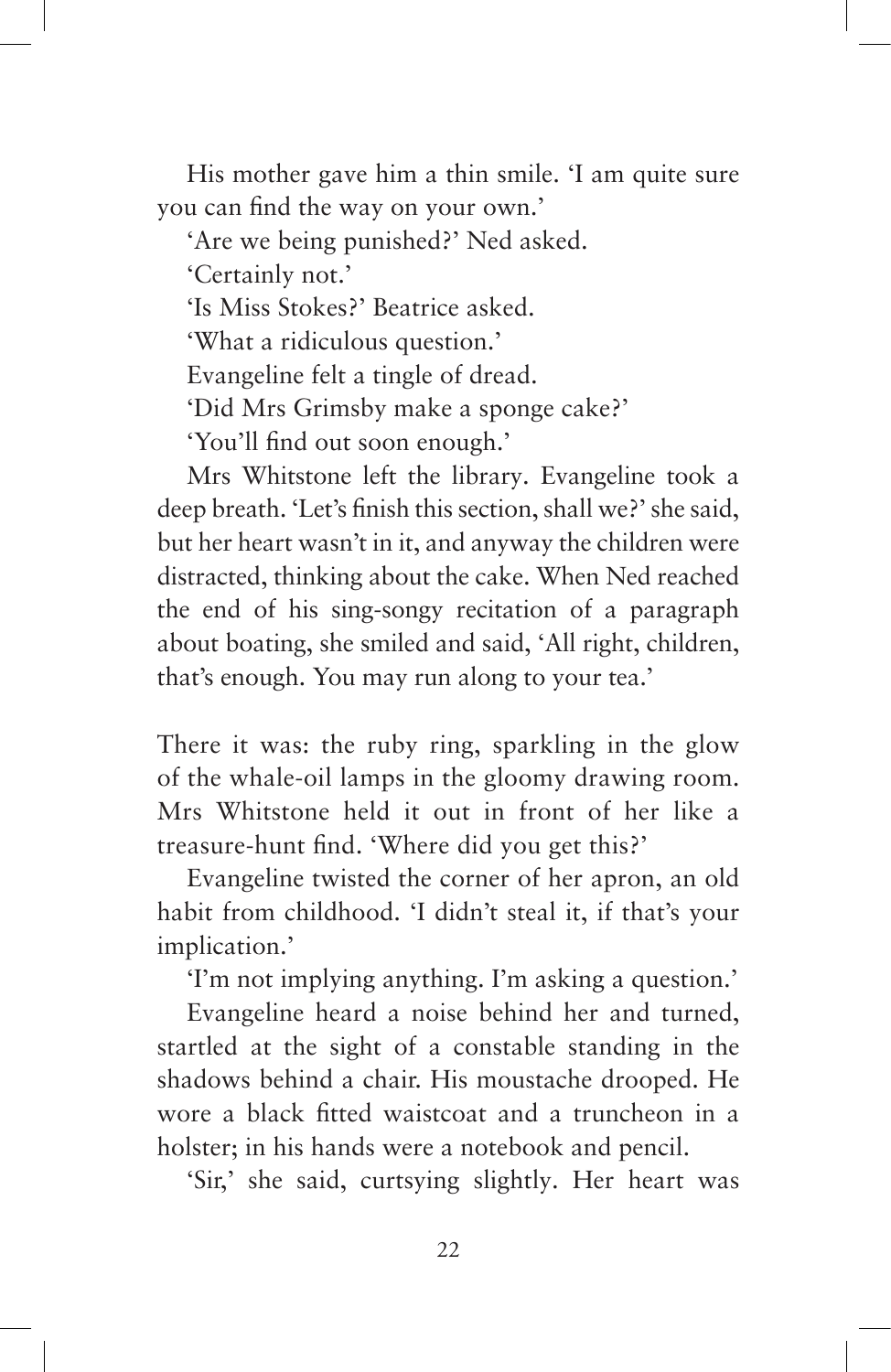beating so loudly she feared he could hear it.

He inclined his head, marking something in the notebook.

'This ring was found in your possession,' Mrs Whitstone said.

'You – you went into my room.'

'You are in the employ of this household. It is not your room.'

Evangeline had no answer to that.

'Agnes spied it on the dresser when she went to check on you. As you know. And then you hid it.' Holding up the ring again, Mrs Whitstone looked past Evangeline towards the constable. 'This ring is my husband's property.'

'It isn't. It belongs to Cecil,' Evangeline blurted.

The constable looked back and forth between the two women. 'Cecil?'

Mrs Whitstone gave Evangeline a sharp look. 'The younger Mr Whitstone. My stepson.'

'Would you agree that this is your stepson's ring?' His moustache twitched under his bulbous nose when he spoke.

With a pinched smile, Mrs Whitstone said, 'It belonged to my husband's mother. There is a question, perhaps, about whether the ring now belongs to my husband or to his son. It most certainly does not belong to Miss Stokes.'

'He gave it to me,' Evangeline said.

Only a few days earlier, Cecil had pulled a small blue velvet box from his pocket and rested it on her knee. 'Open it.'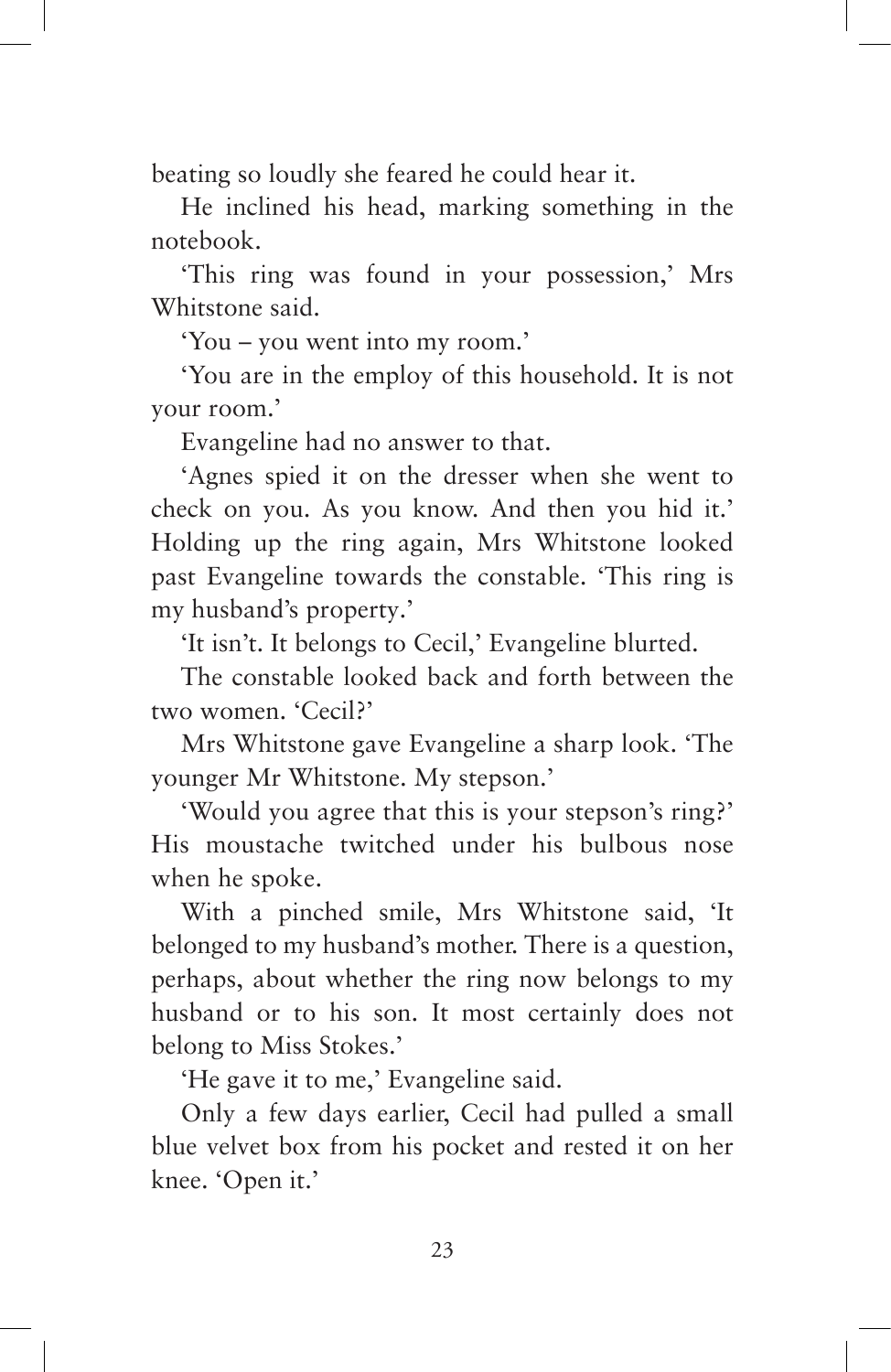She'd looked at him in surprise. A ring box. Could it be? Impossible, of course, and yet . . . She allowed herself a small surge of hope. Wasn't he always telling her that she was more beautiful, more charming, cleverer than any woman in his circle? Wasn't he always saying that he didn't give a fig about his family's expectations for him or society's silly moral judgements?

When she'd opened the lid, her breath caught in her throat: a band of gold, ornately filigreed, rose in four curved prongs to support a deep red stone.

'My grandmother's ruby,' he told her. 'She bequeathed it to me when she died.'

'Oh, Cecil. It's stunning. But are you—'

'Oh, no, no! Let's not get ahead of ourselves,' he'd said with a small laugh. 'For now, just seeing it on your finger is enough.'

When he extracted the ring from its slot in the cushion and slipped it onto her finger, the gesture had felt both thrillingly intimate and strangely constricting. She'd never worn one before; her father, a vicar, did not believe in adornments. Gently Cecil bent his head to her hand and kissed it. Then he snapped shut the velvet box, slipped it back into the pocket of his waistcoat, and withdrew a white handkerchief. 'Tuck the ring into this and hide it away until I return from holiday. It will be our secret.'

Now, in the drawing room with the constable, Mrs Whitstone snorted. 'That's ridiculous. Why in the world would Cecil ever give you . . .' Her voice trailed off. She stared at Evangeline.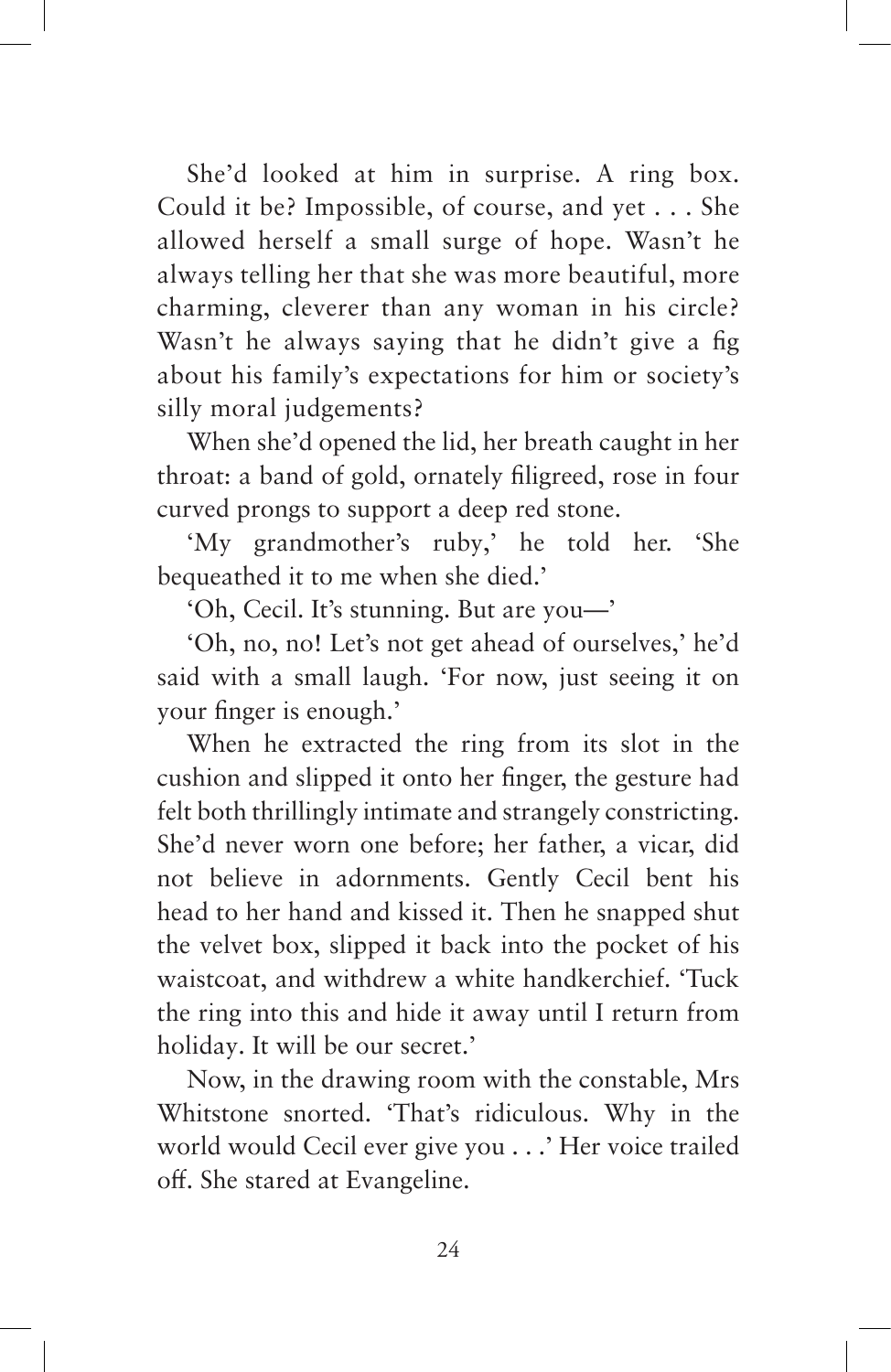Evangeline realised that she had said too much. *It will be our secret*. But Cecil wasn't here. She felt desperate, trapped.

And now, in defending herself, she had given away the real secret.

'Where is the younger Mr Whitstone now?' the constable asked.

'Abroad,' said Mrs Whitstone, at the same time that Evangeline said, 'Venice.'

'An attempt could be made to contact him,' the constable said. 'Do you have an address?'

Mrs Whitstone shook her head. 'That will not be necessary.' Crossing her arms, she said, 'It's obvious the girl is lying.'

The constable raised an eyebrow. 'Is there a history of lying?'

'I have no idea. Miss Stokes has only been with us a few months.'

'Five,' Evangeline said. Summoning her strength, she turned to face the constable. 'I've done my best to educate Mrs Whitstone's children and help shape their moral character. I've never been accused of anything.'

Mrs Whitstone gave a dry little laugh. 'So she says.'

'Easy enough to find out,' the constable said.

'I did not steal the ring,' Evangeline said. 'I swear it.'

The constable tapped the notebook with his pencil. 'Noted.'

Mrs Whitstone gave Evangeline a cold, appraising look. 'The truth is, I've had my suspicions about this girl for some time. She comes and goes at odd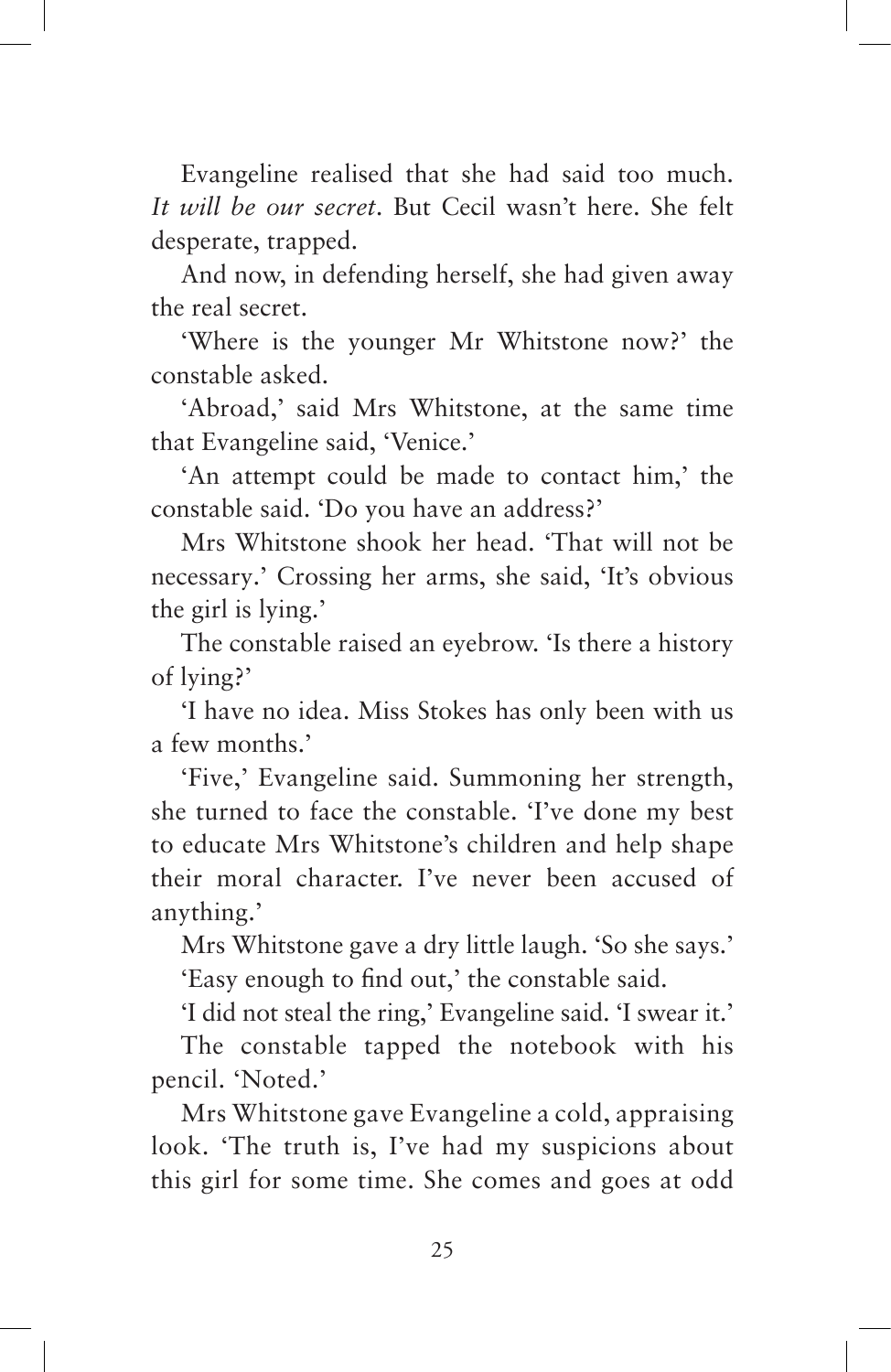hours of the day and night. She's secretive. The housemaids find her aloof. And now we know why. She stole a family heirloom and thought she would get away with it.'

'Would you be willing to testify to that effect?'

'Certainly.'

Evangeline's stomach dropped. 'Please,' she begged the constable, 'could we wait for Cecil's return?'

Mrs Whitstone turned on her with a scowl. 'I will not tolerate this inappropriate familiarity. He is Mr Whitstone to you.'

The constable twitched his moustache. 'I believe I have what I need, Miss Stokes. You may go. I've a few more questions for the lady of the house.'

Evangeline looked from one to the other. Mrs Whitstone raised her chin. 'Wait in your room. I'll send someone for you presently.'

If there was any question in Evangeline's mind about the gravity of her predicament, the answer made itself clear soon enough.

On her way down the stairs to the servants' quarters, she encountered various members of the household staff, all of whom nodded soberly or looked away. The assistant butler gave her a wincing smile. As she was passing the room Agnes shared with another housemaid on the landing between two staircases, the door opened and Agnes stepped out. She blanched when she saw Evangeline and tried to duck past, but Evangeline grabbed her arm.

'What are ye doing?' Agnes hissed. 'Let go of me.'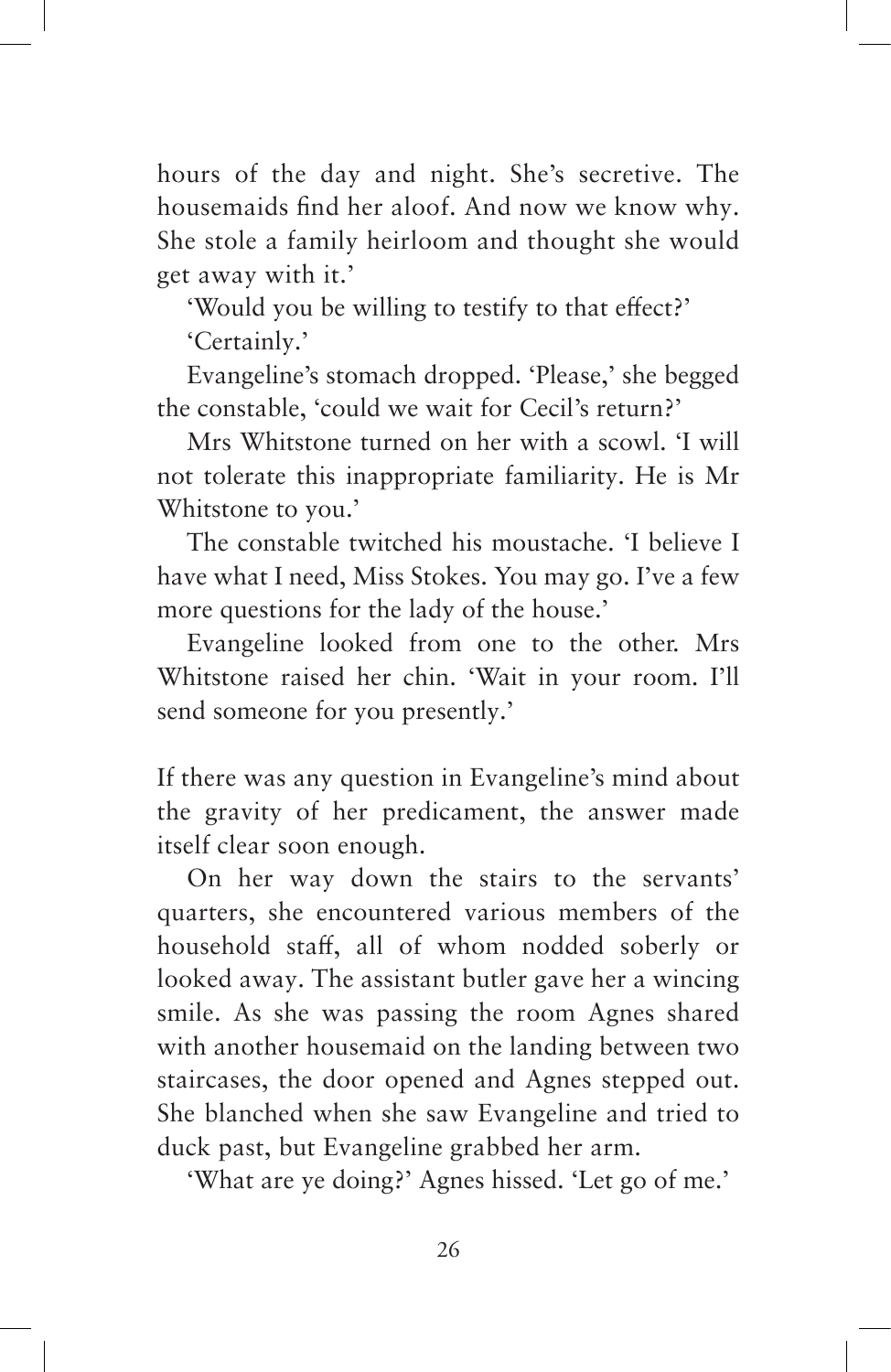Evangeline glanced around the hallway and, seeing no one, pushed Agnes back into the room and closed the door. 'You took that ring from my room. You had no right.'

'No right to retrieve stolen property? To the contrary, it was me duty.'

'It wasn't stolen.' She twisted Agnes's arm, making the maid wince. 'You know that, Agnes.'

'I don't know anything except what I saw.'

'It was a gift.'

'An heirloom, ye said. A lie.'

'It *was* a gift.'

Agnes shook her off. '"It *was* a gift,"' she mimicked. 'Ye dimwit. That's only half the trouble. Yer *pregnant*.' She laughed at Evangeline's befuddled expression. 'Surprised, are ye? Too innocent to know it, but not too innocent to do the act.'

*Pregnant*. The moment the word was out of Agnes's mouth, Evangeline knew she was right. The nausea, her recent inexplicable fatigue . . .

'I had a moral responsibility to inform the lady of the house,' Agnes said, smugly self-righteous.

Cecil's velvet words. His insistent fingers and dazzling smile. Her own weakness, her gullibility. How pathetic, how foolish, she had been. How could she have allowed herself to be so compromised? Her good name was all she had. Now she had nothing.

'Ye think you're better than the rest of us, don't ye? Well, you're not. And now you've had your comeuppance,' Agnes said, reaching for the doorknob and wrenching the door open. 'Everyone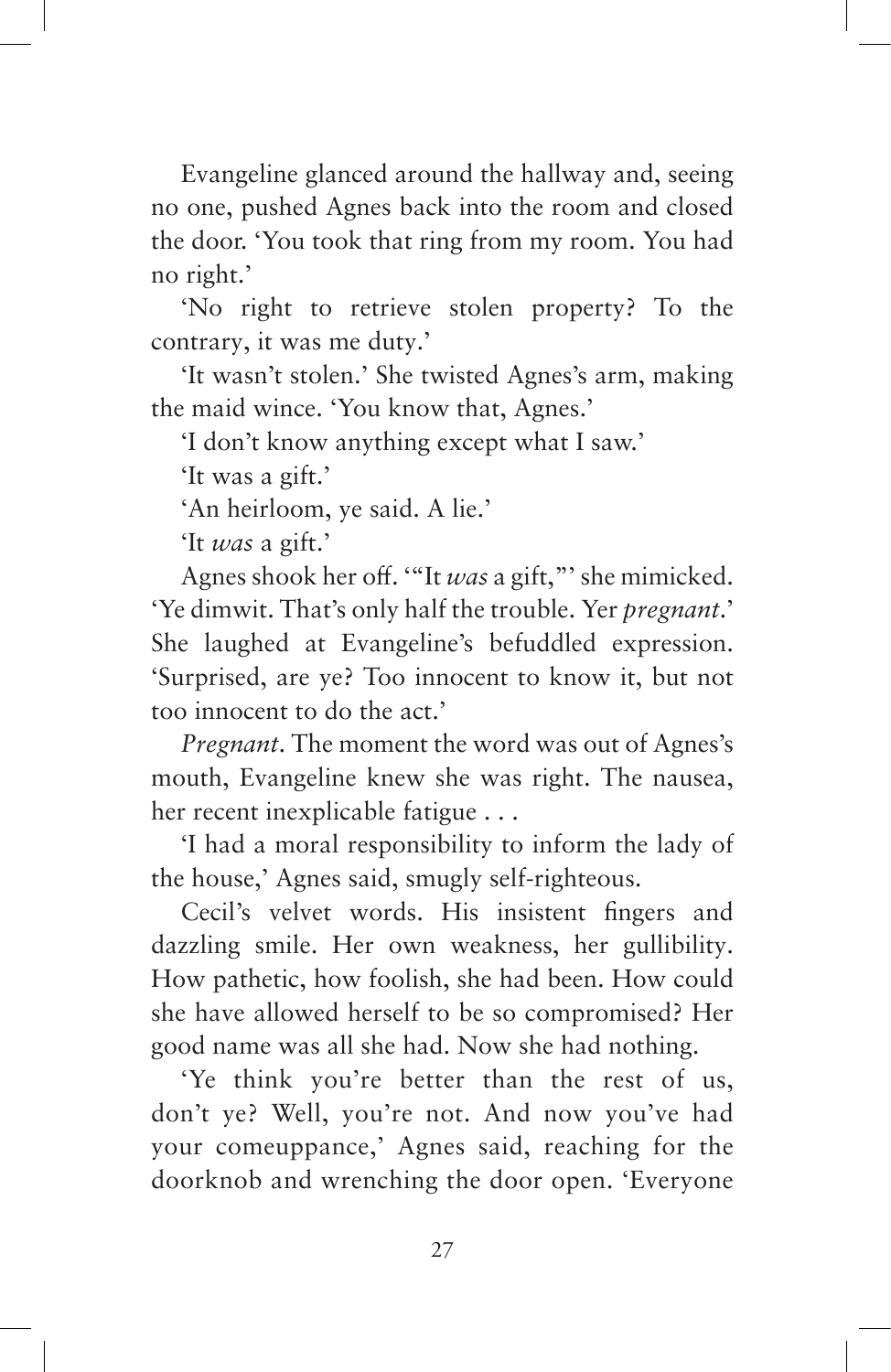knows. You're the laughing stock of the household.' She pushed past Evangeline towards the stairs, knocking her back against the wall.

Desperation rose within Evangeline like a wave, filling her with such force and velocity that she was helpless against it. Without thinking, she followed Agnes out onto the landing and shoved her, hard. With a strange, high-pitched yelp, Agnes fell headlong down the stairs, crumpling in a heap at the bottom.

Peering down at Agnes as she staggered to her feet, Evangeline felt her fury crest and subside. In its wake was a faint tremor of regret.

The butler and head footman were on the scene within seconds.

'She – she tried to kill me!' Agnes cried, holding her head.

Standing at the top of the landing, Evangeline was eerily, strangely, calm. She smoothed her apron, tucked a wispy strand of hair behind an ear. As if watching a play, she noted the butler's contemptuous grimace and Agnes's theatrical sobs. Observed Mrs Grimsby flutter over, squeaking and exclaiming.

This was the end of Blenheim Road, she knew, of primers and white chalk and slate tablets, of Ned and Beatrice babbling about sponge cake, of her small bedroom with its tiny window. Of Cecil's hot breath on her neck. There would be no explaining, no redeeming. Maybe it was better this way – to be an active participant in her demise rather than a passive victim. At least now she deserved her fate.

\* \* \*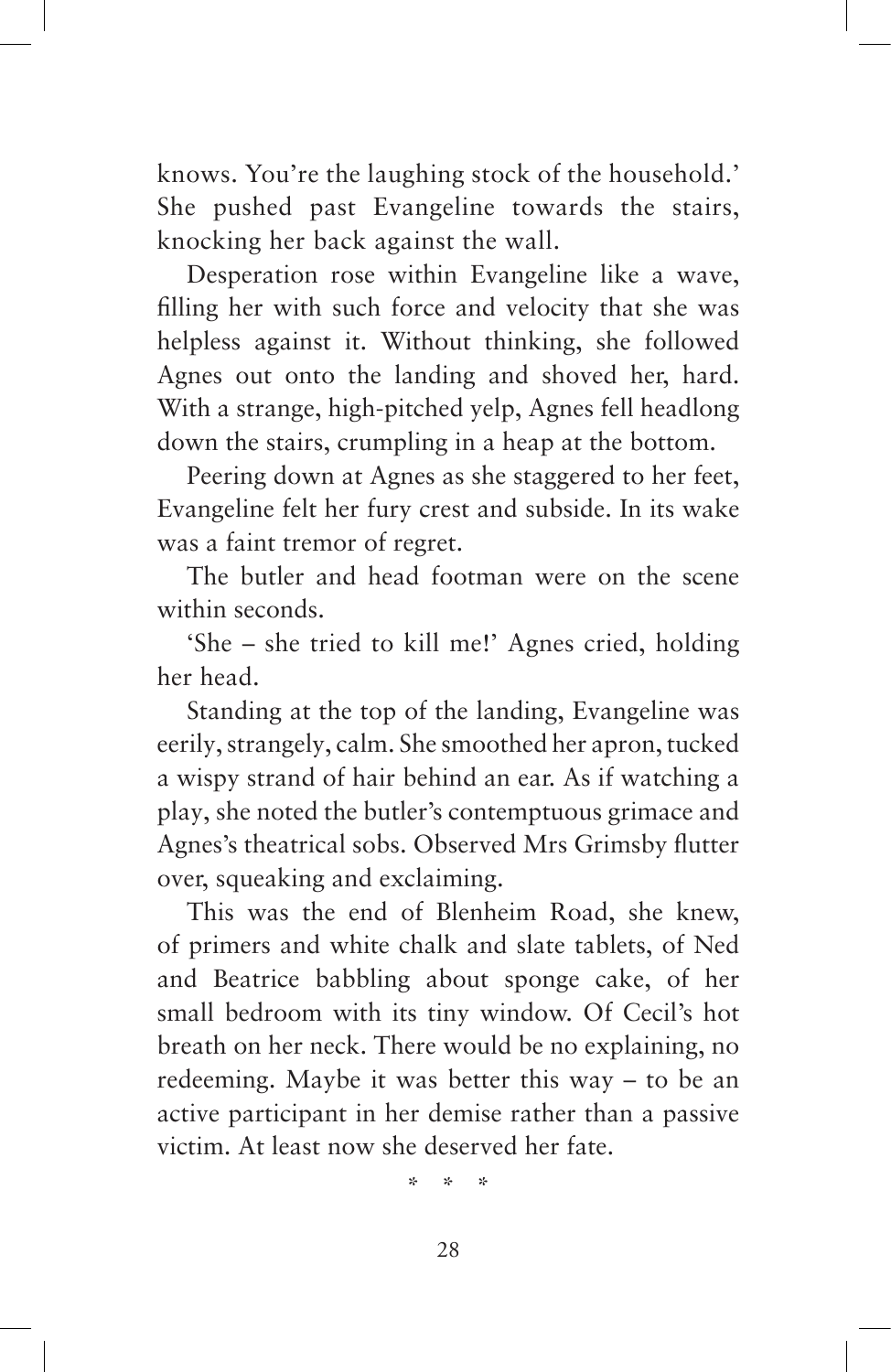In the servants' hallway, lighted with oil lamps, two constables fastened Evangeline into handcuffs and leg chains while the constable with the droopy moustache made the rounds of the household staff with his notebook. 'She were awful quiet,' the chambermaid was saying, as if Evangeline were already gone. Each of them, it seemed to her, overplayed the roles expected of them: the staff a little too indignant, the constables self-important, Agnes understandably giddy at the attention and apparent sympathy of her superiors.

Evangeline was still wearing her blue worsted wool uniform and white apron. She was allowed to bring nothing else with her. Her hands shackled in front of her, her legs shuffling in irons, she required two constables to guide her up the narrow back stairs to the ground-floor servants' entrance. They had to practically lift her into the prison carriage.

It was a cold, rainy evening in March. The carriage was dank and smelt, oddly, of wet sheep. The open windows had vertical iron bars but no glass. Evangeline sat on a rough wooden plank next to the constable with the droopy moustache and across from the other two, both of whom were staring at her. She wasn't sure if they were leering or simply curious.

As the coachman readied the horses, Evangeline leant forward to look at the house one last time. Mrs Whitstone was standing at the front window, holding the lace curtain back with her hand. When Evangeline caught her eye, she dropped the curtain and retreated into the depths of the parlour.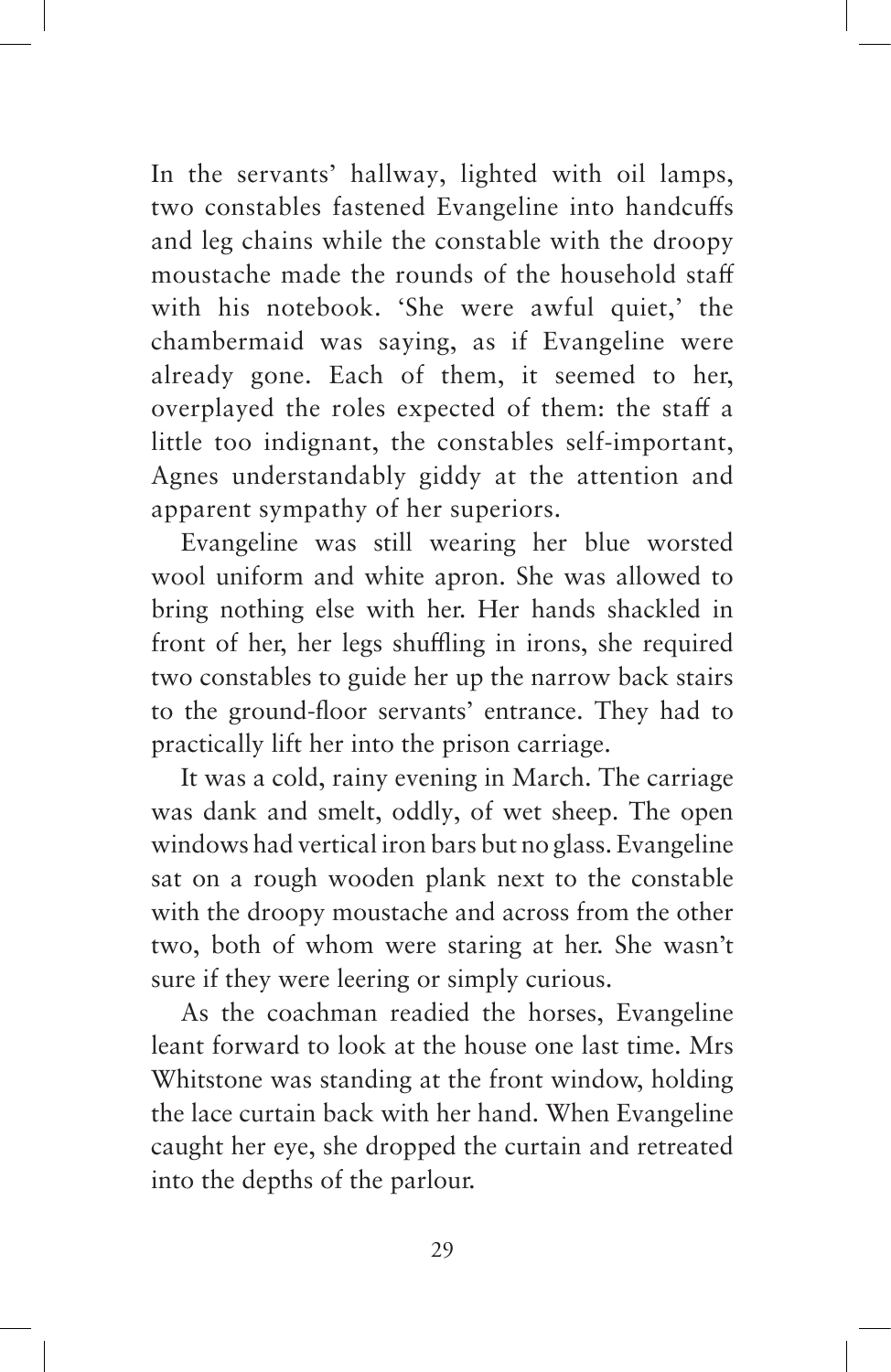The horses lurched forward. Evangeline braced herself against the seat, trying futilely to keep the leg irons from cutting into her ankles as the carriage swayed and rattled along the cobblestones.

The day she'd first arrived by hackney cab to St John's Wood had also been cold and drizzling. Standing on the front step of the creamy white terraced house on Blenheim Road – its number, 22, in black metal, its front door a shiny vermilion – she'd taken a deep breath. The leather valise she clasped in one hand held all she possessed in the world: three muslin dresses, a nightcap and two sleeping shifts, an assortment of undergarments, a horsehair brush and washing cloth, and a small collection of books – her father's Bible with his handwritten notes; her Latin, Greek and mathematics catechisms; and a dog-eared copy of *The Tempest*, the only play she'd ever seen performed, at an outdoor festival by a travelling troupe that passed through Tunbridge Wells one summer.

She adjusted her hat and rang the bell, listening to it trill inside the house.

No response.

She pushed the buzzer again. Just as she was wondering if she had the wrong day, the door opened and a young man appeared. His brown eyes were lively and curious. His brown hair, thick and slightly curly, draped over the collar of his untucked white shirt. He wore no cravat or tailcoat. Clearly this was not the butler.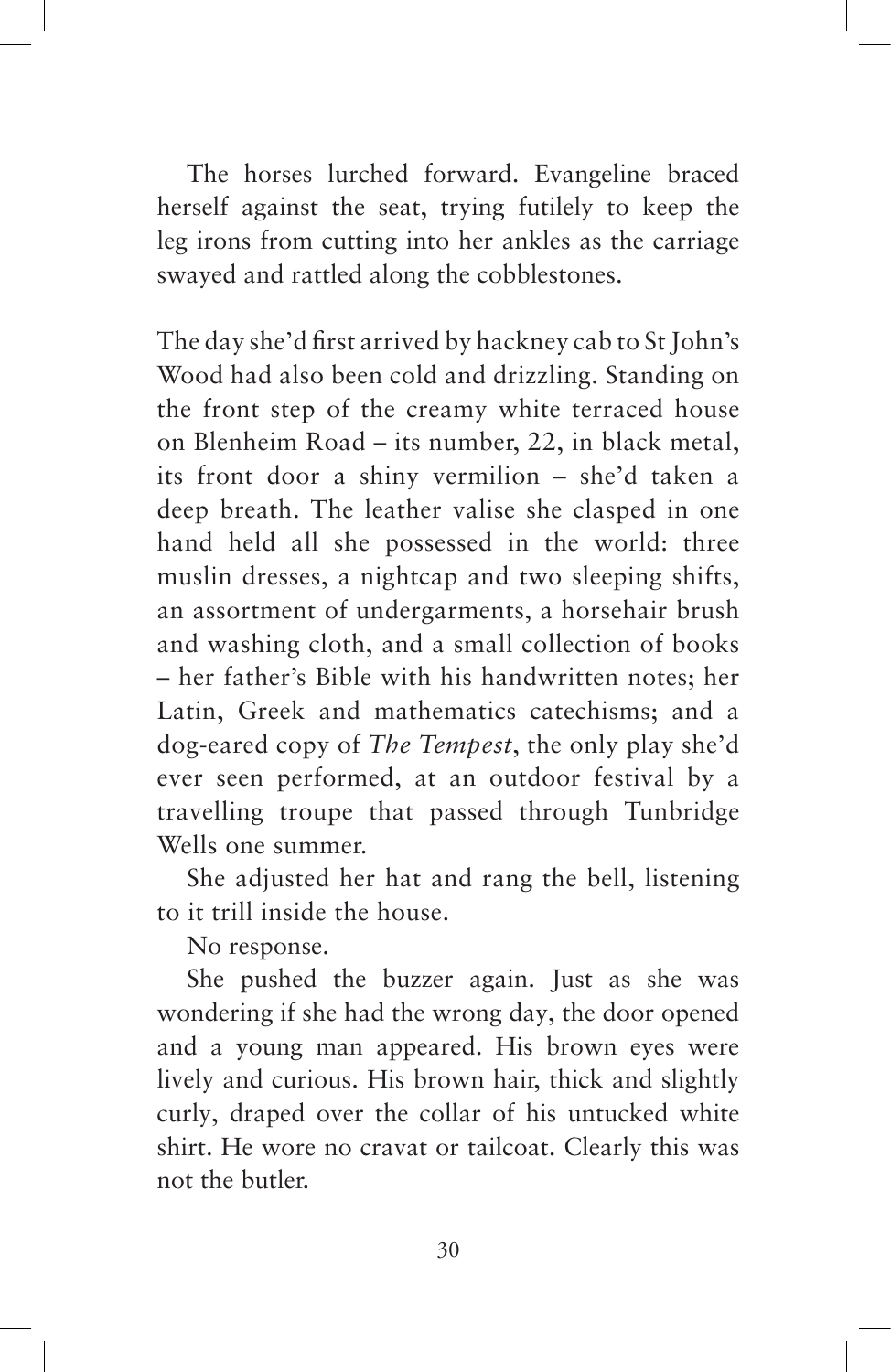'Yes?' he said with an air of impatience. 'Can I help you?'

'Well, I – I'm . . .' Remembering herself, she curtsied. 'Pardon, sir. Perhaps I should return later.'

He observed her, as if from a distance. 'Are you expected?'

'I thought so, yes.'

'By whom?'

'The lady of the house. Sir. Mrs Whitstone. I'm Evangeline Stokes, the new governess.'

'Really. Are you quite sure?'

'P-pardon?' she stammered.

'I had no idea governesses came in this shape,' he said, sweeping his hand towards her with a flourish. 'Bloody unfair. Mine looked nothing like you.'

Evangeline felt conspicuously dumb, as if she were performing in a play and had forgotten her lines. In her role as vicar's daughter, she used to stand a step behind her father, greeting parishioners before and after the service, accompanying him on visits to the sick and infirm. She met all sorts of people, from basket-makers to wheelwrights, carpenters to blacksmiths. But she'd had little contact with the wealthy, who tended to worship in their own chapels with their own kind. She had scant experience with the slippery humour of the upper classes and was unskilled at banter.

'I'm just having a bit of fun.' The young man smiled, holding out his hand. Tentatively she took it. 'Cecil Whitstone. Half-brother to your charges. I daresay you'll have your hands full.' He opened the door wide. T'm standing in for Trevor, who is no doubt off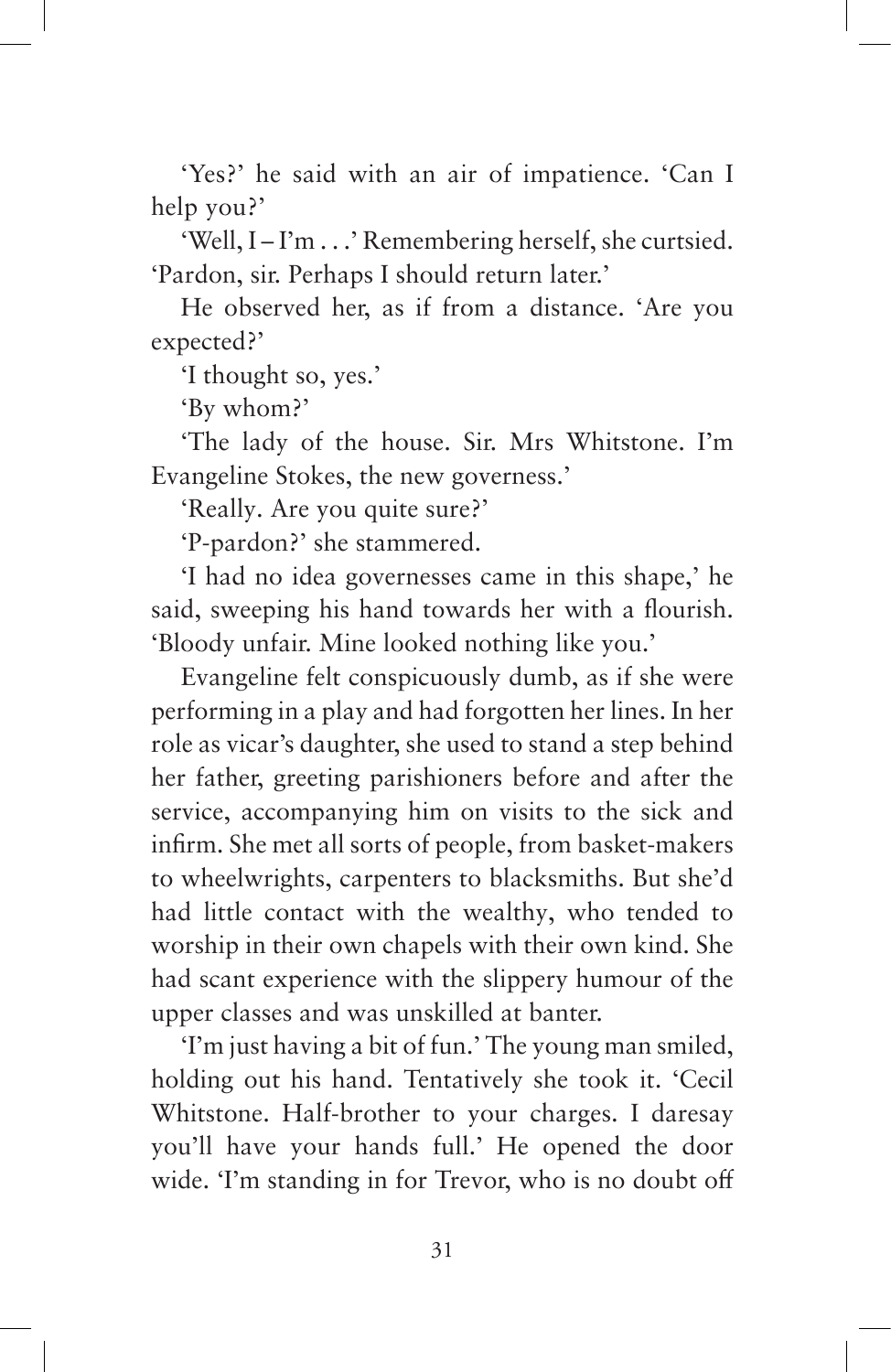fulfilling some caprice of my stepmother's. Come in, come in. I'm on the way out, but I'll announce you.'

When she stepped into the black-and-white tiled foyer, clutching her valise, Cecil craned his neck out the door. 'No more bags?'

'This is it.'

'My word, you travel light.'

At that moment, the door at the other end of the hall opened and a dark-haired woman who appeared to be in her mid thirties emerged, tying on a green silk bonnet. 'Ah, Cecil!' she said. 'And this must be, I assume, Miss Stokes?' She gave Evangeline a distracted smile. 'I'm Mrs Whitstone. It's a little chaotic today, I'm afraid. Trevor is helping Matthew harness the horses so I can go into town.'

'We all do double duty around here,' Cecil told Evangeline conspiratorially, as if they were old friends. 'In addition to teaching Latin you'll soon be plucking geese and polishing silver.'

'Nonsense,' Mrs Whitstone said, straightening her bonnet in a large gilt mirror. 'Cecil, will you inform Agnes that Miss Stokes has arrived?' Turning back to Evangeline, she said, 'Agnes will show you to your quarters. Suppertime for the servants is at five o'clock. You'll take your meals with them if the children's lessons are finished in time. You look a little peaked, dear. Why don't you have a rest before supper.'

It was a statement, not a question.

When Mrs Whitstone left, Cecil gave Evangeline a sly smile. '"Peaked" is not the word I would've used.' He stood closer to her than felt quite proper.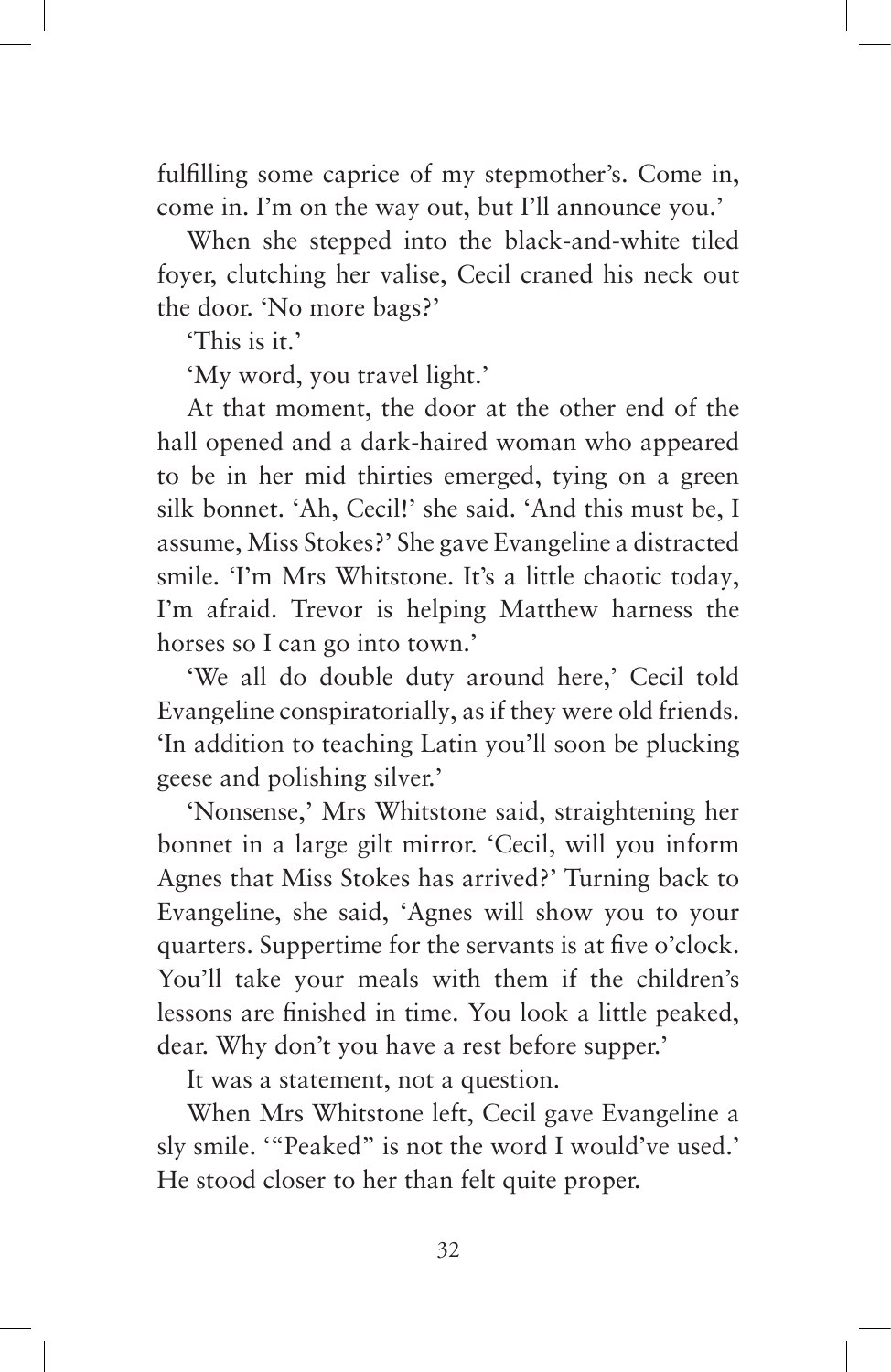Evangeline felt the unfamiliar sensation of her heart thumping in her chest. 'Should you . . . um . . . let Agnes know I'm here?'

He tapped his chin, as if considering this. Then he said, 'My errands can wait. I'll take you around myself. It will be my pleasure.'

How might things have turned out differently if Evangeline had followed Mrs Whitstone's instructions – or, for that matter, her own instincts? Had she not realised the ground beneath her feet was so unstable that it might crumble at the slightest misstep?

She had not. Smiling at Cecil, she tucked a stray piece of hair back into her bun. 'That would be lovely,' she said.

Now, sitting in the draughty carriage, she moved her shackled wrists to the left side of her body and rubbed the place beneath her petticoat where she'd tucked the monogrammed handkerchief. With the fingers of one hand she traced its faint outline, imagining she could feel the thread of Cecil's initials intertwined with the family crest – a lion, serpent and crown.

It was all she had, would ever have, of him. Except, apparently, for the child growing inside her.

The carriage made its way west, towards the river. No one spoke in the chilly compartment. Without realising what she was doing, Evangeline inched closer to the solid warmth of the constable next to her. Glancing down, he curled his lip and shifted towards the window, widening the space between them.